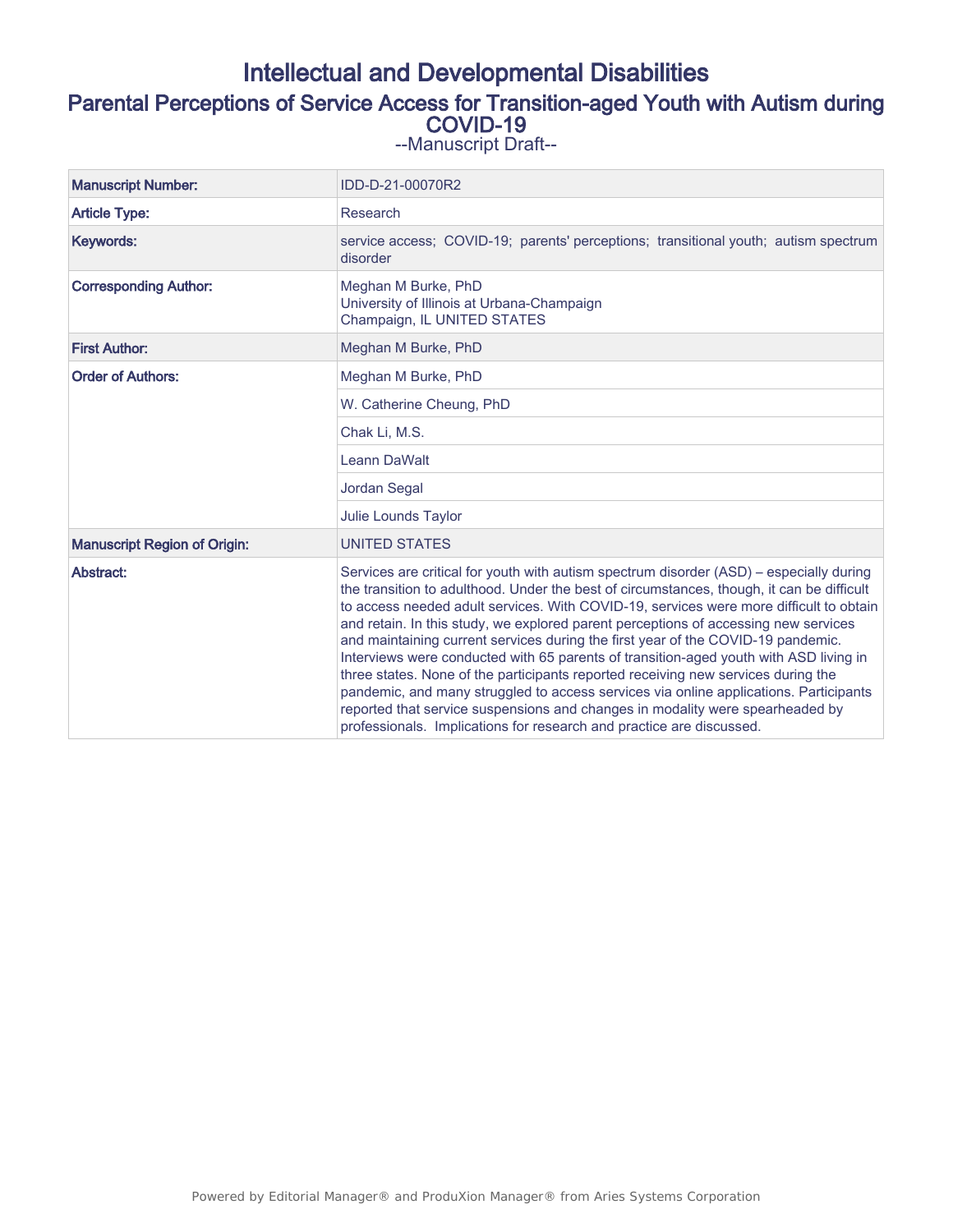$\pmb{\pm}$ 

### **Parental Perceptions of Service Access for Transition-aged Youth with Autism during**

### **COVID-19**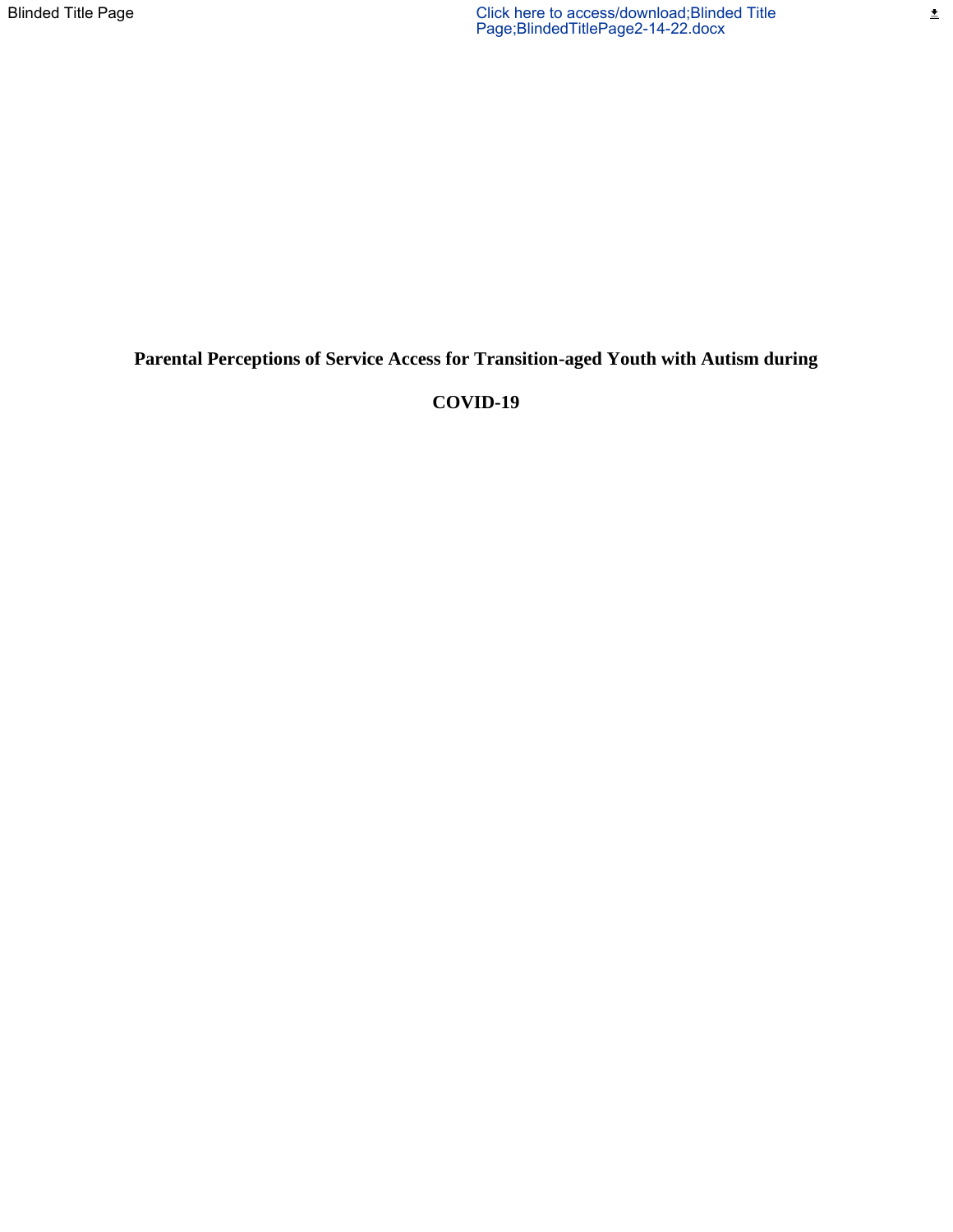Running head: EXPLORING SERVICE ACCESS 1

**Parental Perceptions of Service Access for Transition-aged Youth with Autism during** 

# **COVID-19**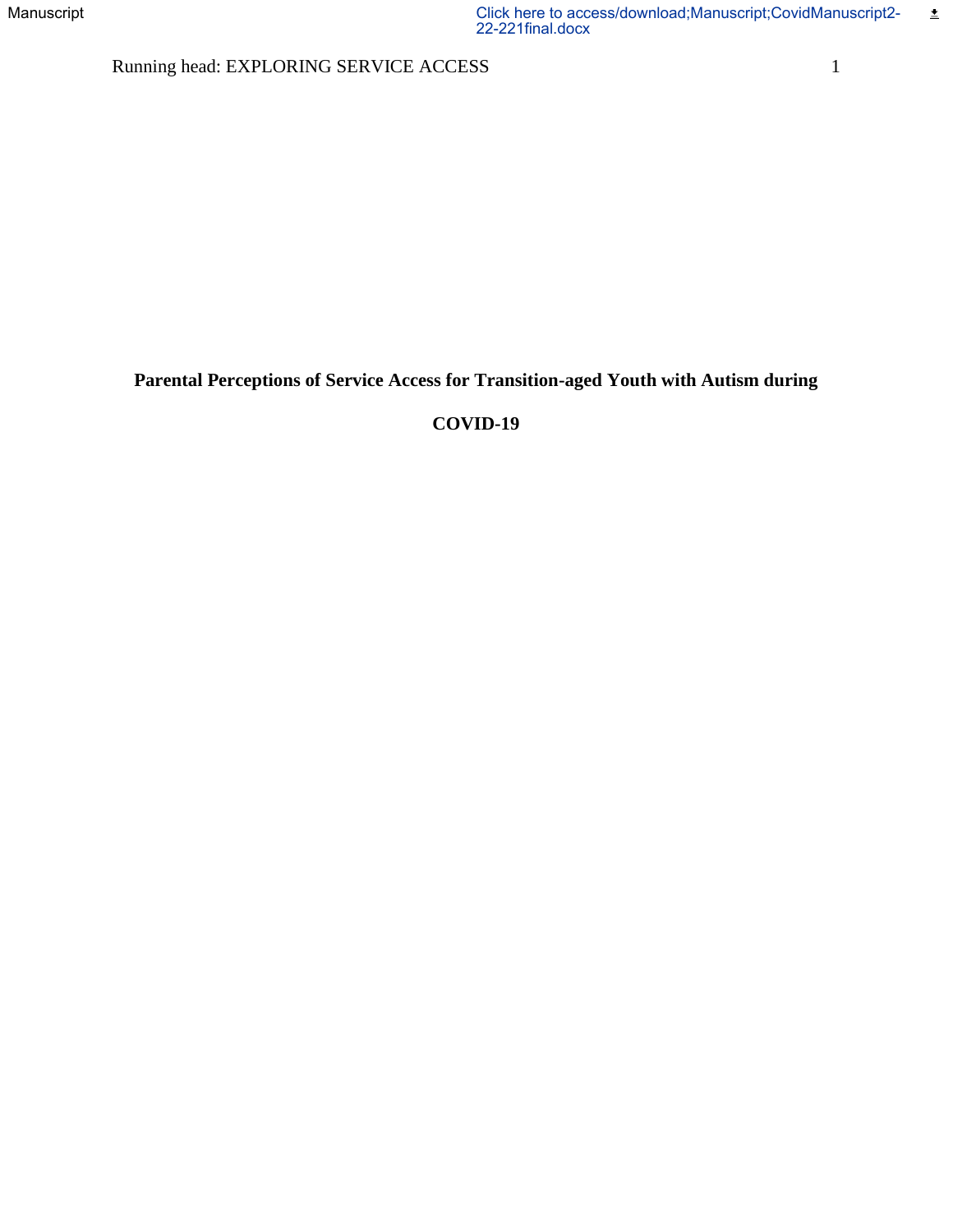#### **Abstract**

Services are critical for youth with autism spectrum disorder (ASD) – especially during the transition to adulthood. Under the best of circumstances, though, it can be difficult to access needed adult services. With COVID-19, services were more difficult to obtain and retain. In this study, we explored parent perceptions of accessing new services and maintaining current services during the first year of the COVID-19 pandemic. Structured interviews were conducted with 65 parents of transition-aged youth (aged 16-26) with ASD living in three states (IL, TN, and WI) in the U.S. None of the participants reported receiving new services during the pandemic, and many struggled to access services via online applications. In addition, participants reported that service suspensions and changes in modality (e.g., from in-person to telehealth) were spearheaded by professionals and not families. Participants, especially those in TN, were more likely to pay out-of-pocket for services during the COVID-19 pandemic to compensate for service disruptions. Implications for research and practice are discussed.

*Keywords:* service access, COVID-19, parents' perceptions, transitional youth, autism spectrum disorder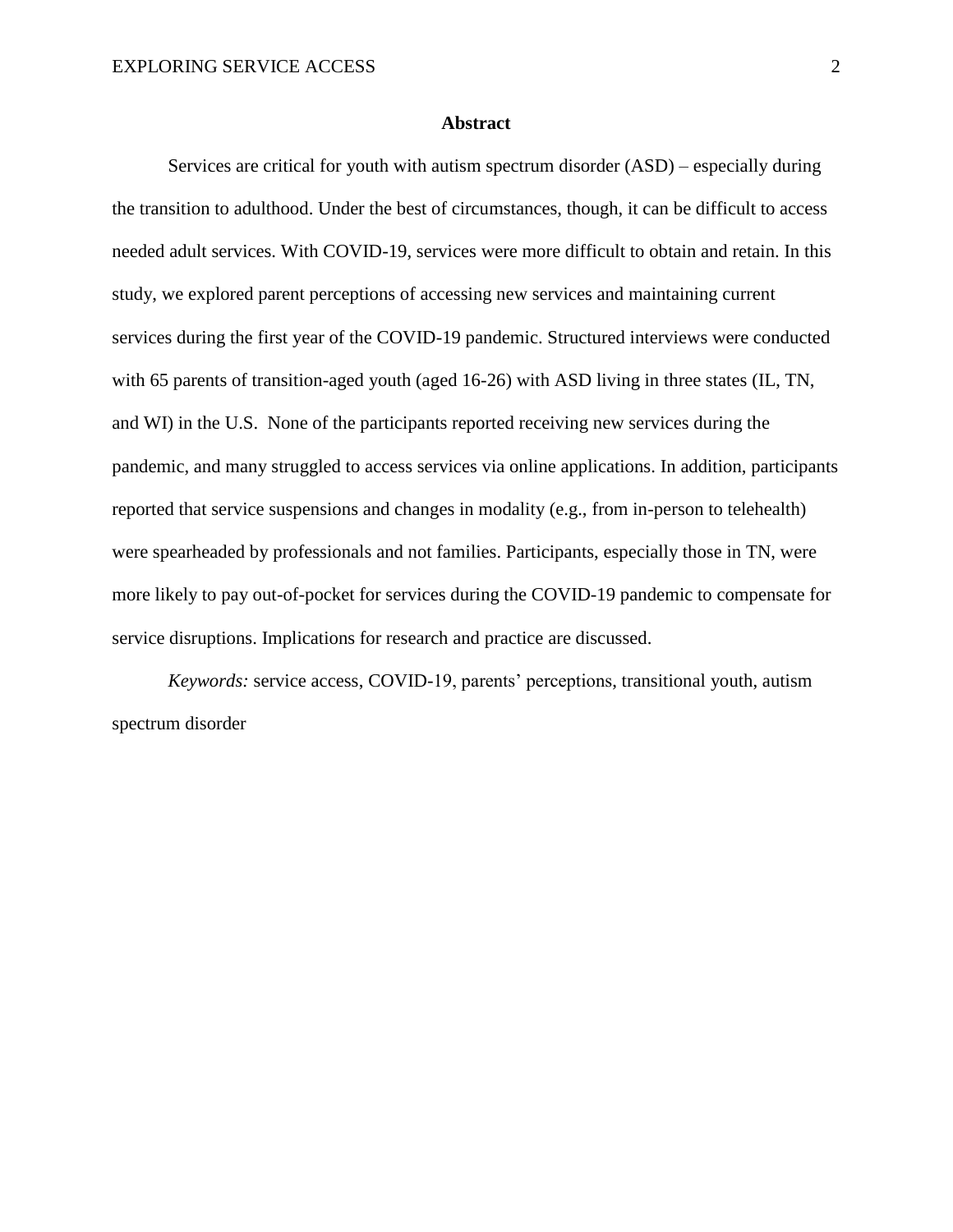# **Parental Perceptions of Service Access for Transition-aged Youth with Autism during COVID-19**

For all students, the transition from school to adulthood can be difficult. For students with autism spectrum disorder (ASD), the transition can be especially tenuous. Transition-aged youth with ASD and their families often face systemic barriers in accessing adult services (e.g., vocational rehabilitative services, supplemental security income [SSI]) upon transitioning out of school-based services (Benevides et al., 2017). Such barriers include: difficulty navigating the adult service delivery system, lack of knowledge about adult services, and long waiting lists for services (Burke & Heller, 2016; Taylor et al., 2017). When transition-aged youth with ASD do not receive needed services, they are less likely to live in the community (Myers, Davis, Stobbe, & Bjornson, 2015), participate in the workforce (Alverson & Yamamoto, 2017), or attend postsecondary education (Migliore et al., 2012).

While COVID-19 interfered the lives of everyone, for youth with disabilities - including those ASD, the pandemic was especially disruptive. Many in-person services were either suspended or shifted to telehealth (e.g., Ameis et al., 2020; Bellomo et al., 2020; White et al., 2021). Individuals with ASD who often benefit from a structured schedule were left without supports in an unpredictable world (den Houting, 2020). While the pandemic may be a once in a lifetime experience, it presents an opportunity to understand how a crisis impacts service delivery. Even after the pandemic ends, it is important to explore how services were interrupted so that we can prepare for the next emergency and offer compensatory services for youth with ASD who were affected. Further, there may be changes to the service delivery system that are maintained after the pandemic ends. To this end, the purpose of this study was to explore perceptions of service access among parents of transition-aged youth with ASD during COVID-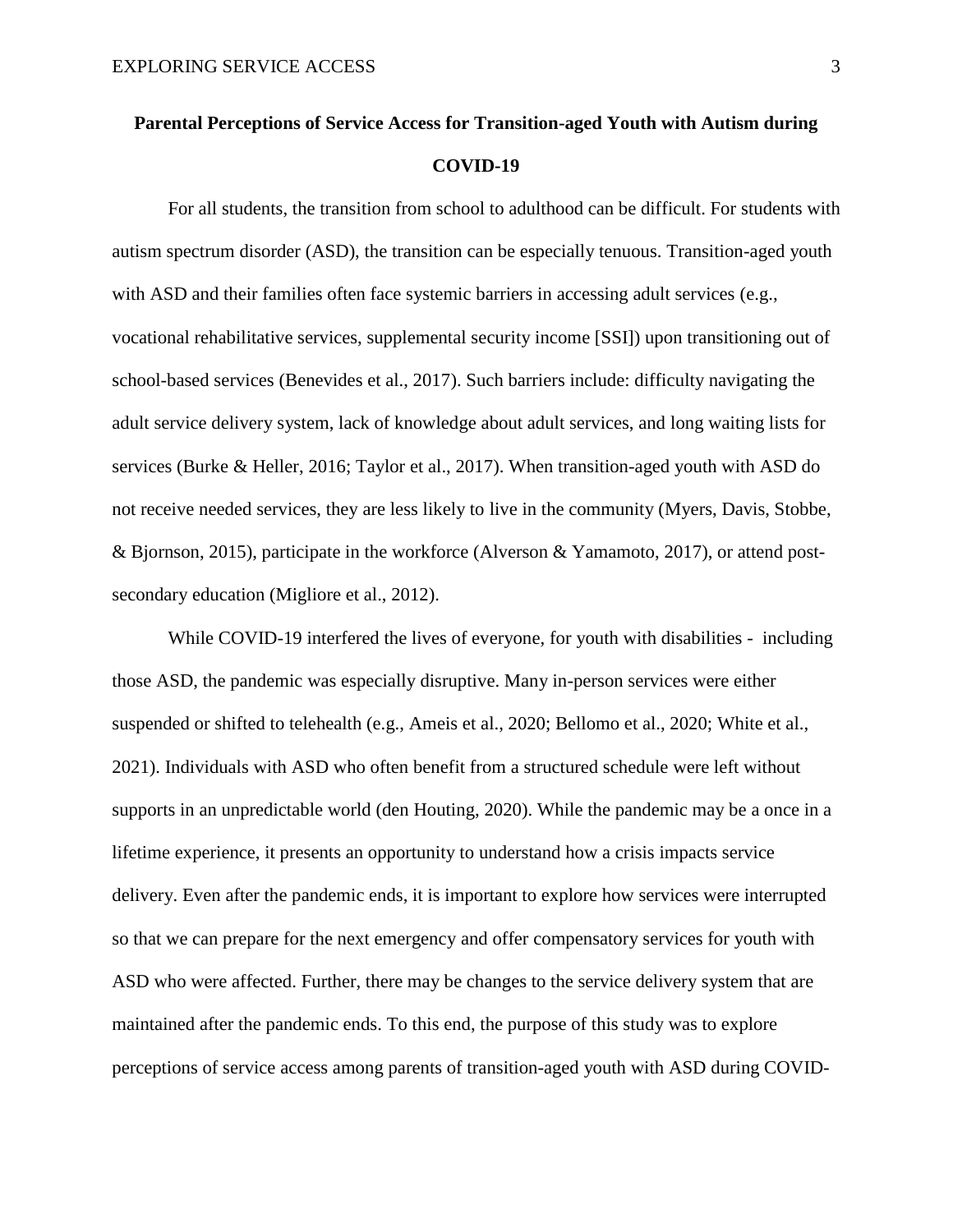19. To have a more holistic understanding of service access during the pandemic, we probed about families' experiences pursuing new services and changes in access to pre-existing services.

First, it is important to explore access to new services during COVID-19. Prior to the pandemic, parents of youth with ASD often struggled with accessing accommodating, acceptable, available, and affordable adult services (Marsack-Topolewski & Weisz, 2020). Parents must contact separate departments for services related to employment, independent living, and post-secondary education. Moreover, they must then advocate that the program meets the needs of their offspring. Many youth with ASD require assistance in employment and activities of daily living (Billstedt, Gillberg, & Gillberg, 2005; Eaves & Ho, 2008; Howlin, Goode, Hutton, & Rutter, 2004); when they are unable to access these needed services, youth may face poor outcomes (Taylor & Hodapp, 2012; Taylor & Mailick, 2014; Taylor & Seltzer, 2011). It is important to understand whether the COVID-19 pandemic made accessing services more difficult than under typical circumstances. Conversely, some changes during the pandemic (e.g., offering services via telehealth, providing online applications) may be preferred by families. Research is needed to explore aspects of access to new services during the pandemic including challenges as well as facilitators to service access. Further, research has not examined how COVID impacts access to new services. This is critical as the need for services is dynamic and does not become dormant during a pandemic.

Second, we need to examine the effect of COVID-19 on the receipt of current services for youth with ASD. White and colleagues (2021) found that during COVID-19, students with ASD experienced substantial loss of services. For example, a potential reason for loss in services may be due to health insurance. Because of COVID-19, many families lost their jobs and, subsequently, lost their insurance benefits which impacted some of the services their youth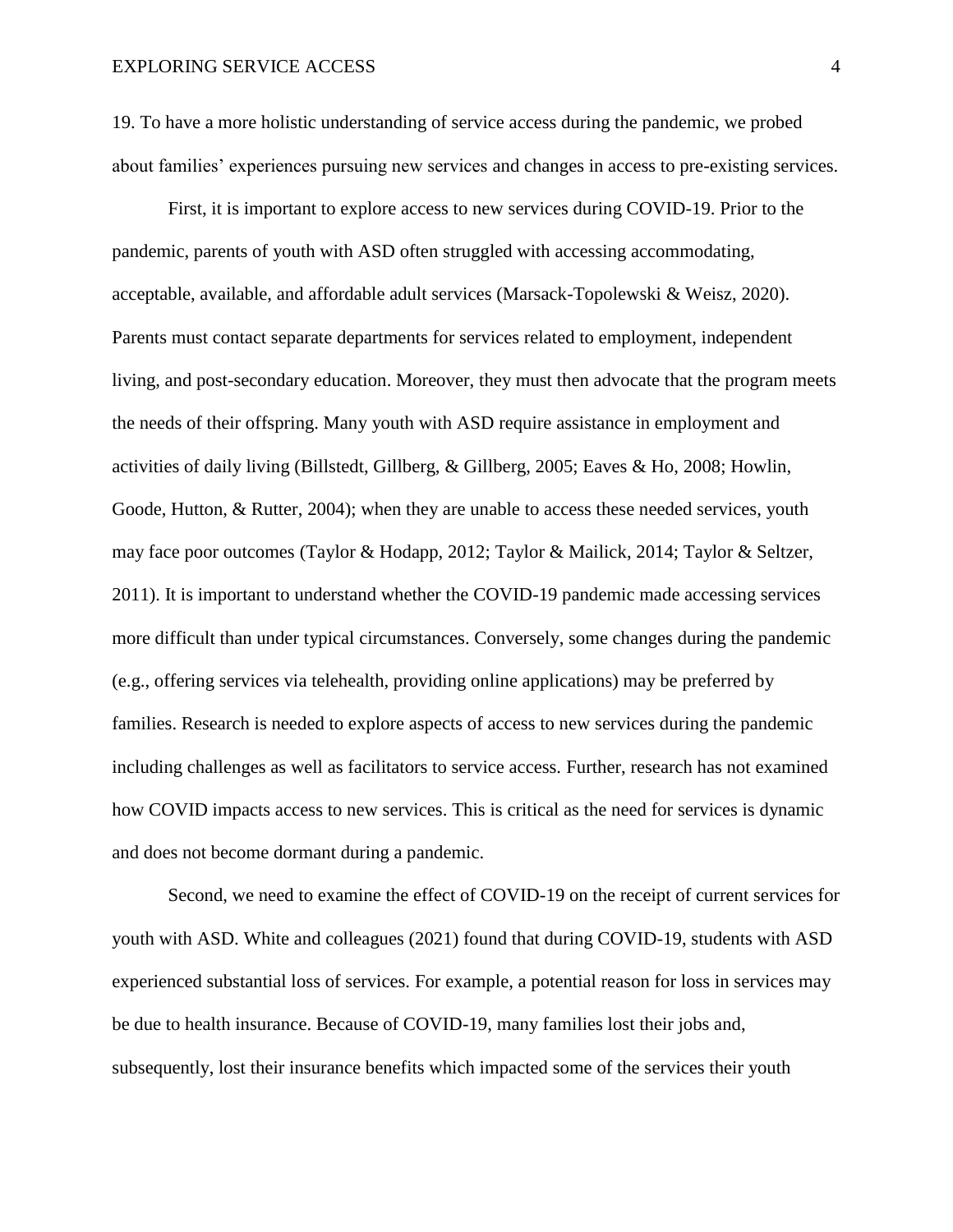received (Bellomo et al., 2020). COVID-19 may also have impacted residential services. Individuals with ASD who lived in congregate care settings (e.g., long-term care facilities or group homes) often struggled with higher rates of transmission of the virus (Ameis et al., 2020). Correspondingly, many residential services were restricted (e.g., the youth could not leave the home and could not have visitors for months on end). Yet, little research has explored parent perceptions of the receipt of current services during the pandemic, especially among transitionaged youth with ASD who are often still living in their family homes.

Studies have shown that youth with ASD are particularly vulnerable to the negative consequences of the COVID-19 pandemic (den Houting, 2020). For youth with ASD, the service interruptions relate to increased challenging behaviors (Colizzi et al., 2020), more sleep disruptions (Bellomo et al., 2020; Manning et al., 2020), greater ASD symptoms (Manning et al., 2020), and increased caregiver stress (White et al., 2021). However, for the most part, research has focused on school services. To learn more about how services for youth with ASD might be impacted by the COVID-19 pandemic, we conducted interviews with parents of youth with ASD to address two research questions: (1) How did the COVID-19 pandemic impact families' pursuits of new adult services?; and (2) How did the COVID-19 pandemic impact families' receipt of current services?

#### **Method**

#### **Participants**

A total of 65 participants were included in this study. Participants were drawn from a larger, randomized controlled trial to test the effectiveness of a services advocacy intervention for parents of transition-aged youth with ASD. To be included in the larger study, participants were required to: (a) have a child aged 16-26 with ASD, (b) be willing to participate in an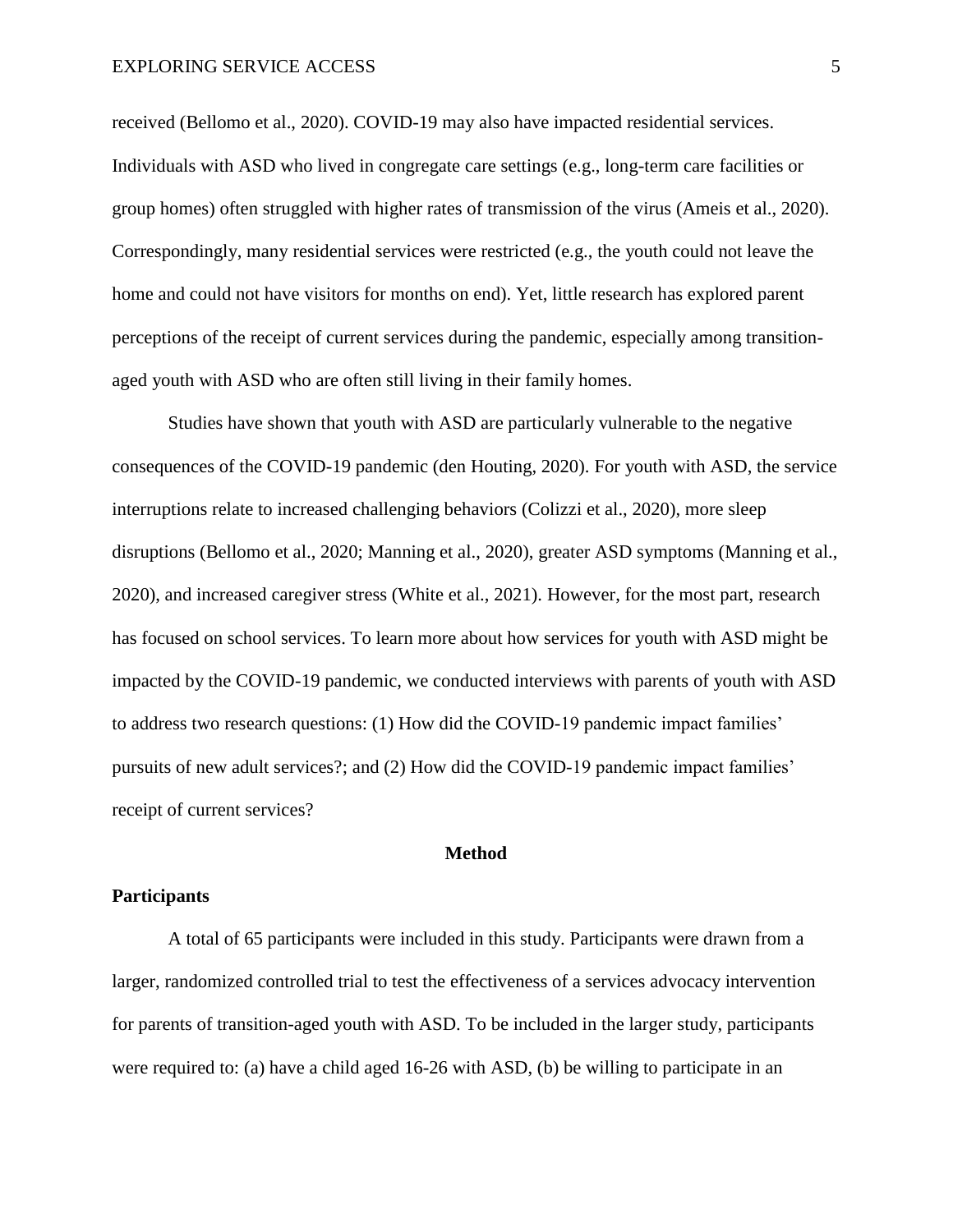advocacy training intervention, and (c) agree to all study procedures. Participants lived in three states in the U.S. (TN, IL, and WI).

Participants for this analysis included only those individuals in the control group who had completed an interview six months after the treatment group finished the intervention. As opposed to treatment group participants, who had participated in the 12-week group-based program (REFERENCE BLINDED), control group participants only received written information about adult services. Excluding treatment group participants allowed us to minimize the impact of intervention on parent perceptions of service access during COVID-19.

Parent participants were, on average, 51.3 years of age  $(SD = 6.2$ , range from 37.6 to 66.1). The majority of the participants was female  $(90.8\%, n = 59)$ . Most participants were White (84.6% or  $n = 55$ ), with the remainder of participants reflecting racial minority backgrounds. Most participants reporting having college degrees  $(84.6\%, n = 55)$ . On average, the youth with ASD were 20.82 years of age  $(SD = 2.70$ , range from  $16.6 - 27.3$ ). Most youth were male (73.8%,  $n = 48$ ). The youth with ASD had documentation from a medical provider indicating an ASD diagnosis. In addition, 39.6% of the youth with ASD had co-morbid intellectual disabilities. See Table 1.

#### **Recruitment**

Participants were recruited in a variety of ways across the three states, including through research registries, disability agencies, schools, and parent support groups. Recruitment information was available via social media blurbs, flyers, and announcements on websites. For their participation in this particular interview, participants received \$25.

#### **Procedures**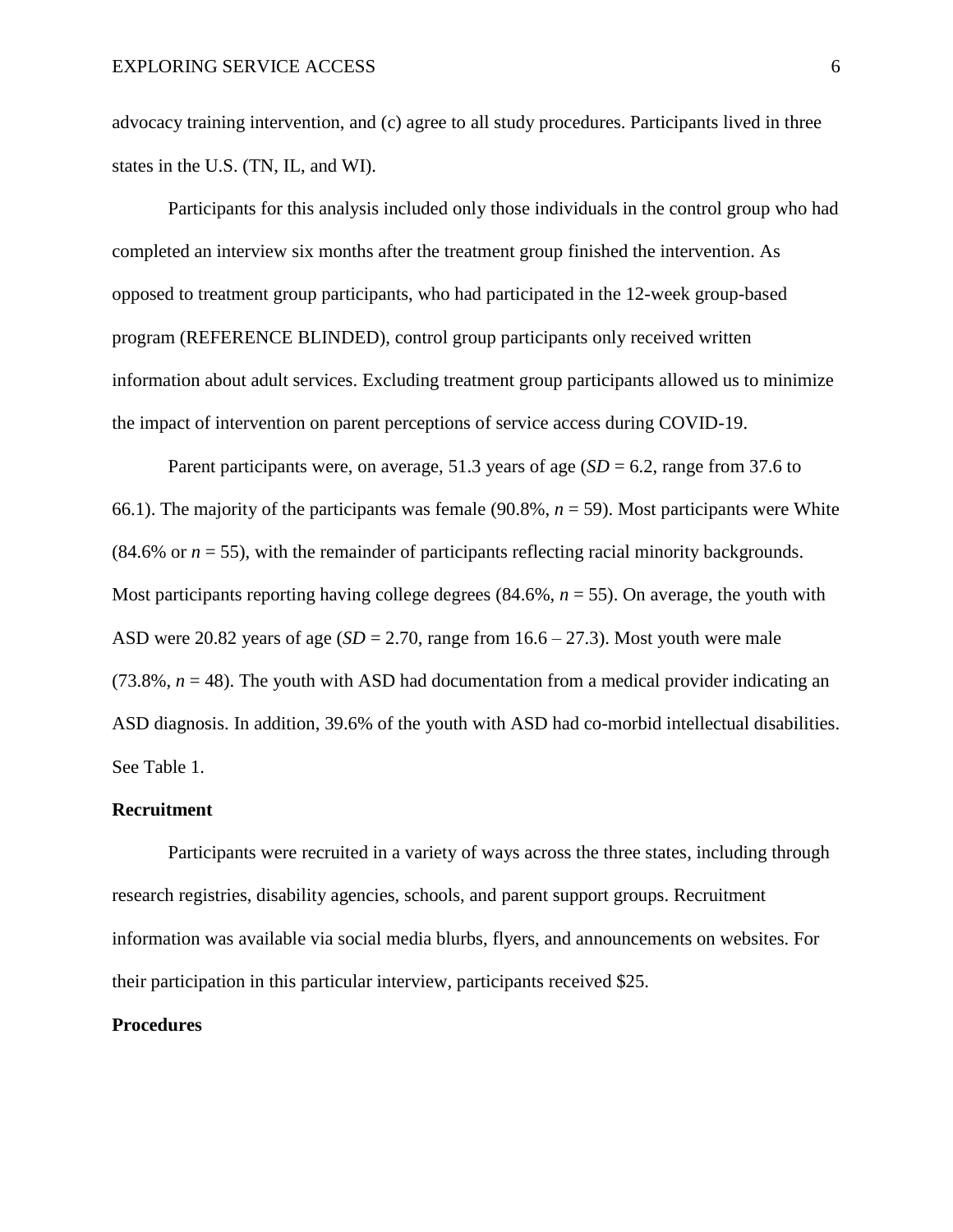University Institutional Review Board approval was received for this study. The larger study is a longitudinal experimental design; this analysis focuses on the six-month follow-up interview (i.e., six months after the intervention group received treatment), as this timepoint coincided with the COVID-19 pandemic. Specifically, all six-month interviews were conducted between January of 2021 and June of 2021. All interviews were conducted remotely over the phone or via zoom by trained interviewers. Each interviewer completed a qualitative training as well as a mock interview. When an interviewer reached 100% fidelity on the mock interview, they began conducting interviews for this study.

At the beginning of the interview, the research team member introduced themselves. All interviews were recorded. Questions analyzed in this study were part of a larger interview focused on service access and vocational and educational activities. On average, each interview lasted 30 mins (range 20-45 mins). At the end of each interview, as a member check (Brantlinger et al., 2005), the participant had the option to revise any of their input. Fidelity to the interview protocol was 100% such that each participant was asked all of the questions on the interview protocol.

#### **Instrumentation**

 The COVID-related service questions in the interview protocol were developed based on a review of the literature about services and transition-aged youth with ASD (e.g., Burke  $\&$ Heller, 2016; Taylor et al., 2017). The interview protocol was reviewed by experts in ASD research and adult services as well as parents of individuals with ASD. It was also piloted with a parent of a young adult with a disability. Revisions to the interview questions based on this feedback were made, and the protocol was finalized. See Appendix A.

#### **Data Analysis**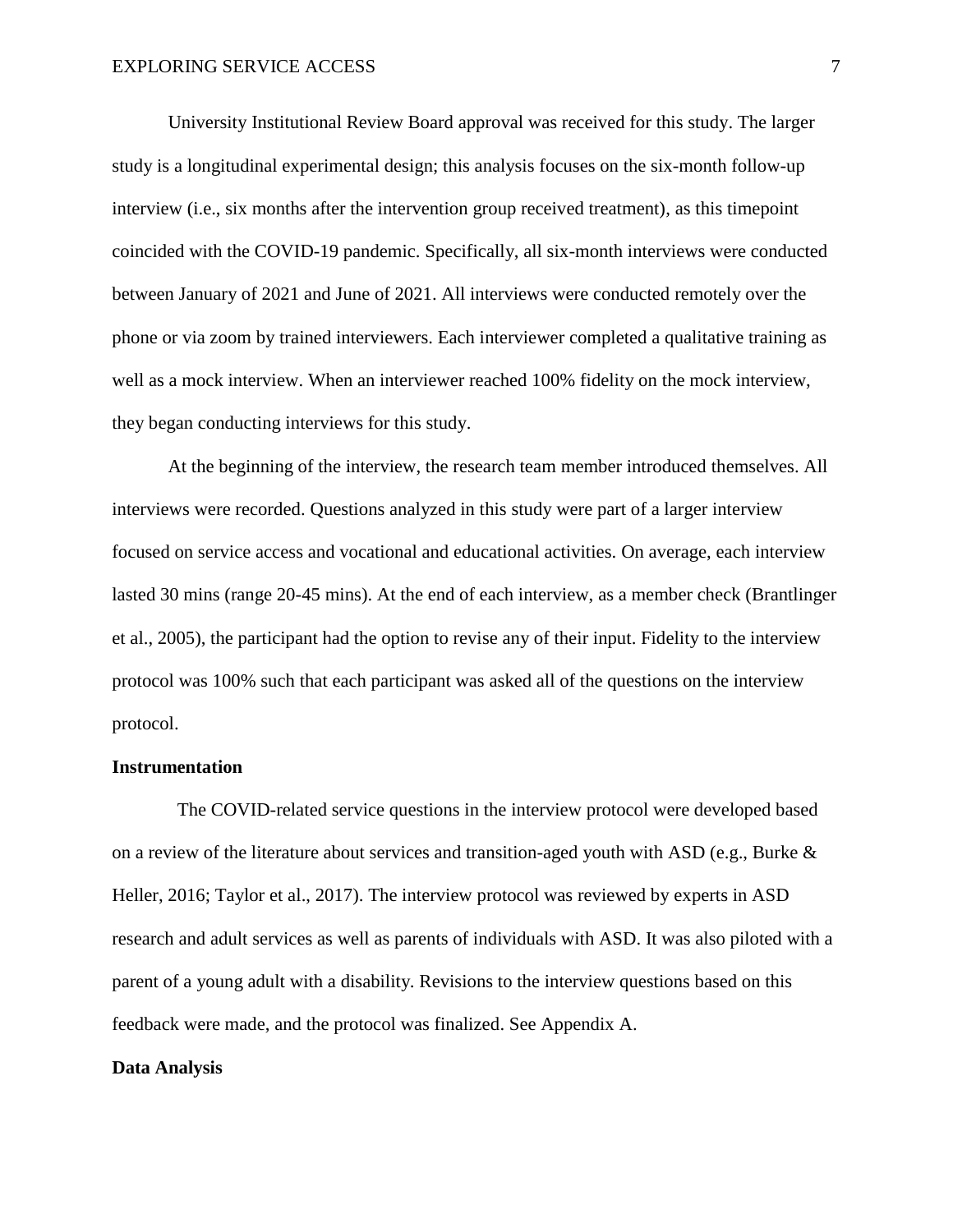First, interviews were transcribed and two research team members read each transcript multiple times to familiarize themselves with the data (Tesch, 1990). The research team used constant comparative analysis (Glaser & Strauss, 1967) and emergent coding (Patton, 2002) to code the transcripts. Specifically, each team member independently coded the interviews. Using a word-by-word approach, they individually coded all text related to services. Each piece of data was compared with the other data, highlighted, and annotated with a specific phrase (Creswell, 2003). Each new piece of data was then compared with previously coded data to check if the new data were considered a new idea or can be an existing code. The research team then met to compare codes and resolve differences. Once all data were coded, the research team created a codebook. Then, same team members used the codebook to re-examine the data. During this process, they determined whether new codes should be added to the codebook. The codes were grouped into categories and organized into themes grounded in the data. During the coding process, if there were any coding disagreements, team members discussed codes until consensus was reached. During data analysis, the team also searched for patterns among the themes in relation to the support needs of the youth with ASD and the state of residence of the parent/youth. Regarding the frequencies of themes, two research team members independently assess the 65 participants' transcripts to count on the frequencies of participants' responses such as yes, no, missing data, or don't know. Inter-coder agreement was conducted across the 65 participants' responses on the frequencies of themes.

Although uncommon in qualitative research, in this study, we included the frequencies of themes. We did this for two reasons. First, by sharing the frequencies, the reader can determine the internal generalizability (Maxwell, 1992) of the themes. Notably, the frequencies do not impact the transferability of our findings. Rather, the frequencies illustrate the extent to which a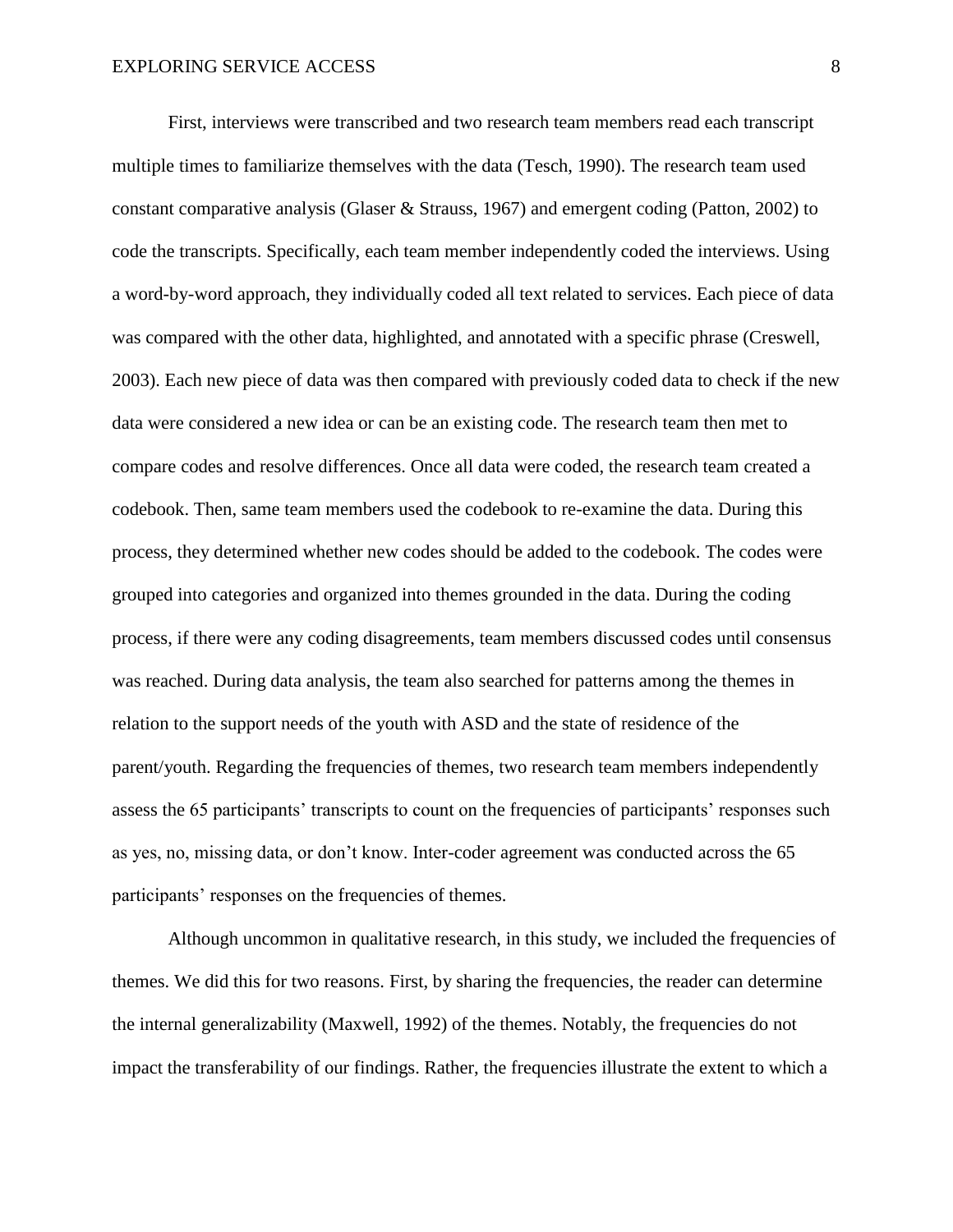theme was common among our data. This becomes particularly useful when thinking of implications for service delivery and intervention. If a theme emerges around positive impacts of the pandemic on service access (e.g., telehealth, moving applications online), it may be important to know the extent to which participants experienced that positive effect. In addition, we share the frequencies to show the diversity of certain themes (Shulman, 1990). For many of our guiding questions, there was variability in our responses. Sharing the frequencies of the themes showcases the diversity among participants' perceptions of service access.

#### **Credibility and trustworthiness**

The authors made several efforts to ensure the credibility and trustworthiness of the themes. For example, a brief member check was conducted at the end of each interview. By conducting member checking, participants were able to assess the validity of the findings (Guba & Lincoln, 1989). In addition to the member checks, the research team debriefed with one another throughout data collection and data analysis. Further, to refine themes, team members searched for negative cases during data analysis (Brantlinger et al., 2005). Names are replaced with pseudonyms and identifiable information within quotes has been removed.

#### **Results**

#### **Pursuit of New Services During COVID-19**

Few participants applied for new services; none of the participants received any new services during COVID-19. Although participants had different perceptions of the amount of time it took to apply for services, most participants agreed that the process to apply for services was arduous. See Table 2 for participant responses about access to new services.

### *Barriers to Applying for New Services During COVID-19*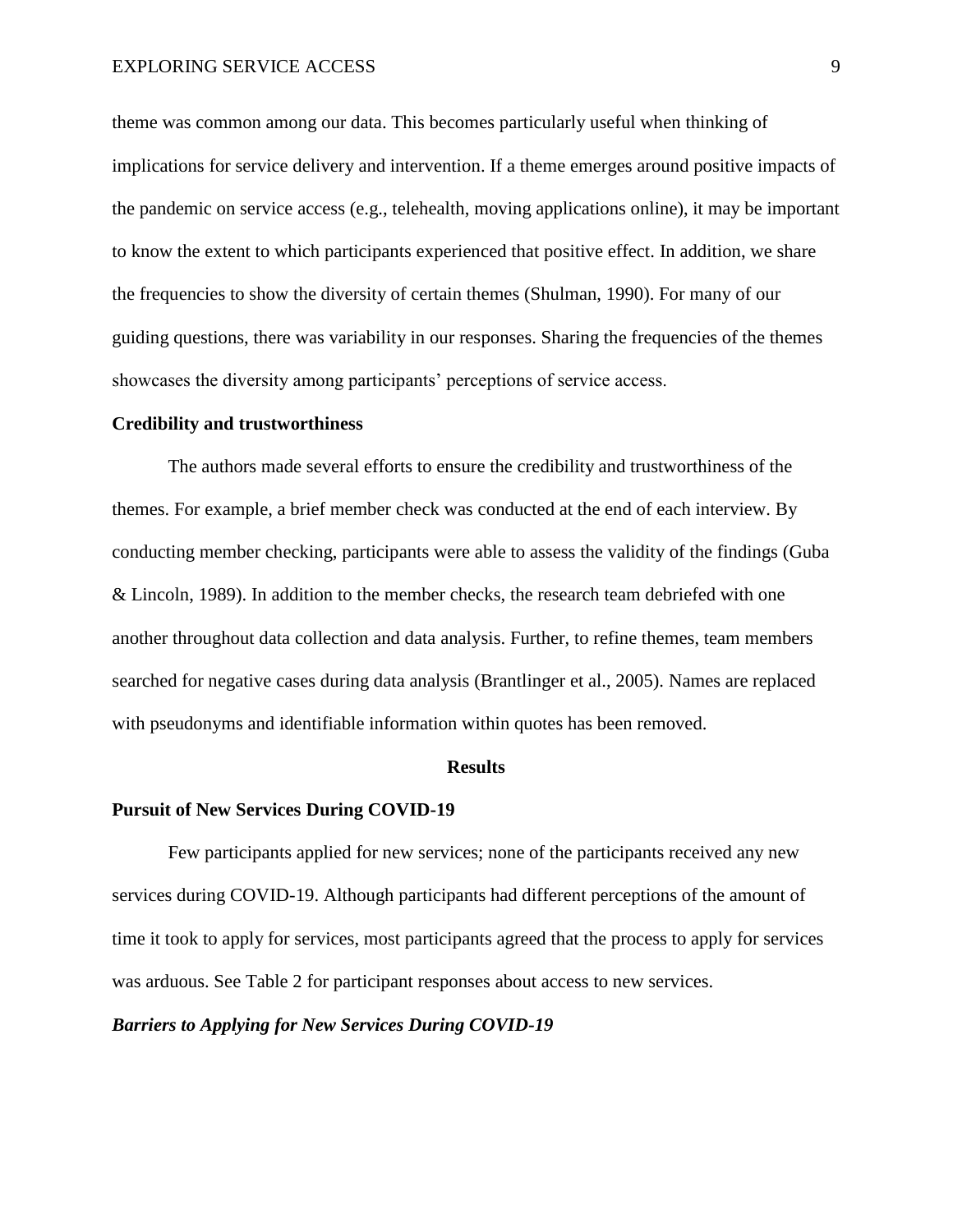About one-third (32.3%;  $n = 21$ ) of the participants reported pursuing new services during COVID-19, including (but not limited to): vocational rehabilitation, SSI, Social Security Disability Insurance (SSDI), conservatorship, guardianship, Medicare, and Medicaid. Of the 21 participants who sought new services, none of them received any new services during COVID-19.

Reasons for *not* pursuing new services included: parent and youth health issues, lack of professional support, less time to apply for new services, and not having enough works credits to apply for SSDI. During COVID-19, Kristen reported sheltering-in-place and incurring health issues (e.g., contraction of shingles). Kristen discussed how her plans to apply for services were disrupted by the pandemic: "He [Kristen's son] is turning 18. I had hoped that I would have potentially met with like someone, an attorney, to help us set up a special needs trust for him. I plan to do that, and then I was going to go ahead and apply for SSI and some of those different [services]… But with me being as sick as I've been. And with COVID. I just have not done those things.." Another parent, Alana, similarly considered applying for services for her daughter who had recently graduated from college. Alana wanted to apply for Medicare for her daughter but COVID-19 impacted her plans. She reported, 'It [COVID] has affected her timeline. I will not apply for programs for a while. Because I started doing research [about Medicare], and then everything stopped with COVID. I am not sure now is the right time to start. Offices are closed and no one can ask [for assistance]." Similarly, Josie reported that COVID-19 resulted in reduced work hours for herself but increased caregiving responsibilities, "It's counterintuitive. You would think because my worked slowed down I would have more time to apply, but I am now a full-time caretaker for both my son and mother." Jana wanted to apply for SSDI for her youth with ASD but was stopped because of COVID-19 implications. She stated, "We're trying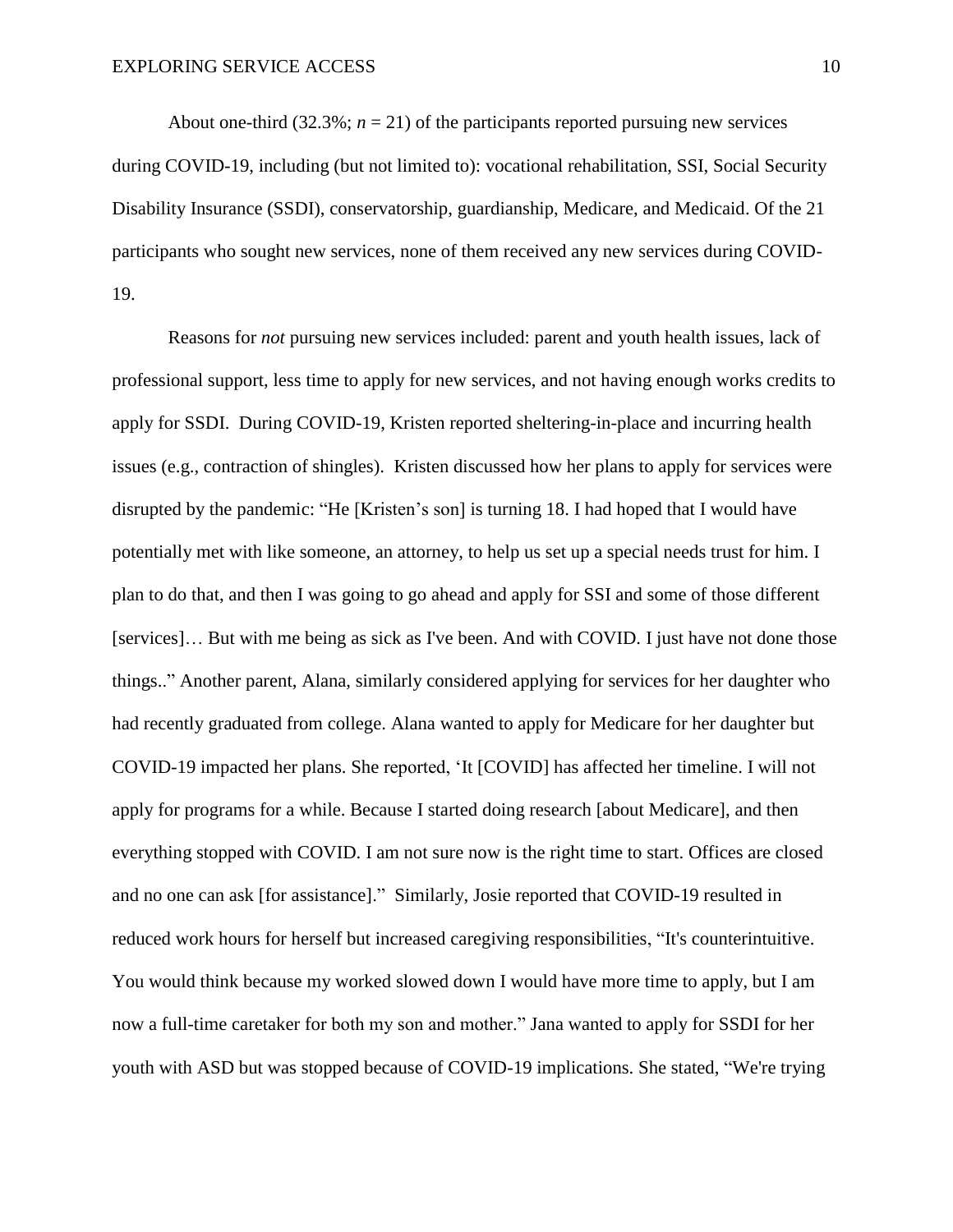to get more work credit so that she [daughter] could get SSDI. But it's COVID, 2020…so [there are] limited opportunities [for work]."

### *Perceptions of the Time Parents Had to Apply for Services During COVID-19*

There were some differing perceptions about whether COVID-19 freed up parents' time to apply for services or resulted in less time. Nearly half (47.6% of those who applied for services or  $n = 10$ ) of the participants reported no difference in the amount of time to apply for services during COVID-19 compared to pre-pandemic. For example, Jessica, the parent of a high schooler with ASD, reported, "We did not have more or less time [to apply for services]." Some participants (28.6%  $n = 6$ ) reported they had more time to apply for services. Tiffany reported: "I lost my job during COVID [so] that gives me more time to apply for services." Some participants (19.0%,  $n = 4$ ) reported less time. Carol stated: "I have less time and privacy than before because of COVID. Whenever my son hears me talk, he wants my attention. Sometimes he refuses to leave the house. My days feel really short."

### *Greater Difficulty in Applying for Services During COVID-19*

Most participants (52.4% or  $n = 11$  of the 21 participants who applied for services) reported that it was harder to apply for services during COVID-19. When asked why it was harder to apply for services, participants often spoke about the lack of professionals working in disability offices and unclear online application processes. However, when asked about whether the online application process made it easier or harder to apply for services, a minority of participants ( $n = 4$  or about 19% of those who applied for services) reported that the online process made applying for services easier.

**Lack of In-person Support***.* Many participants struggled with the lack of in-person support during the online application process for services. May, the mother of a youth with ASD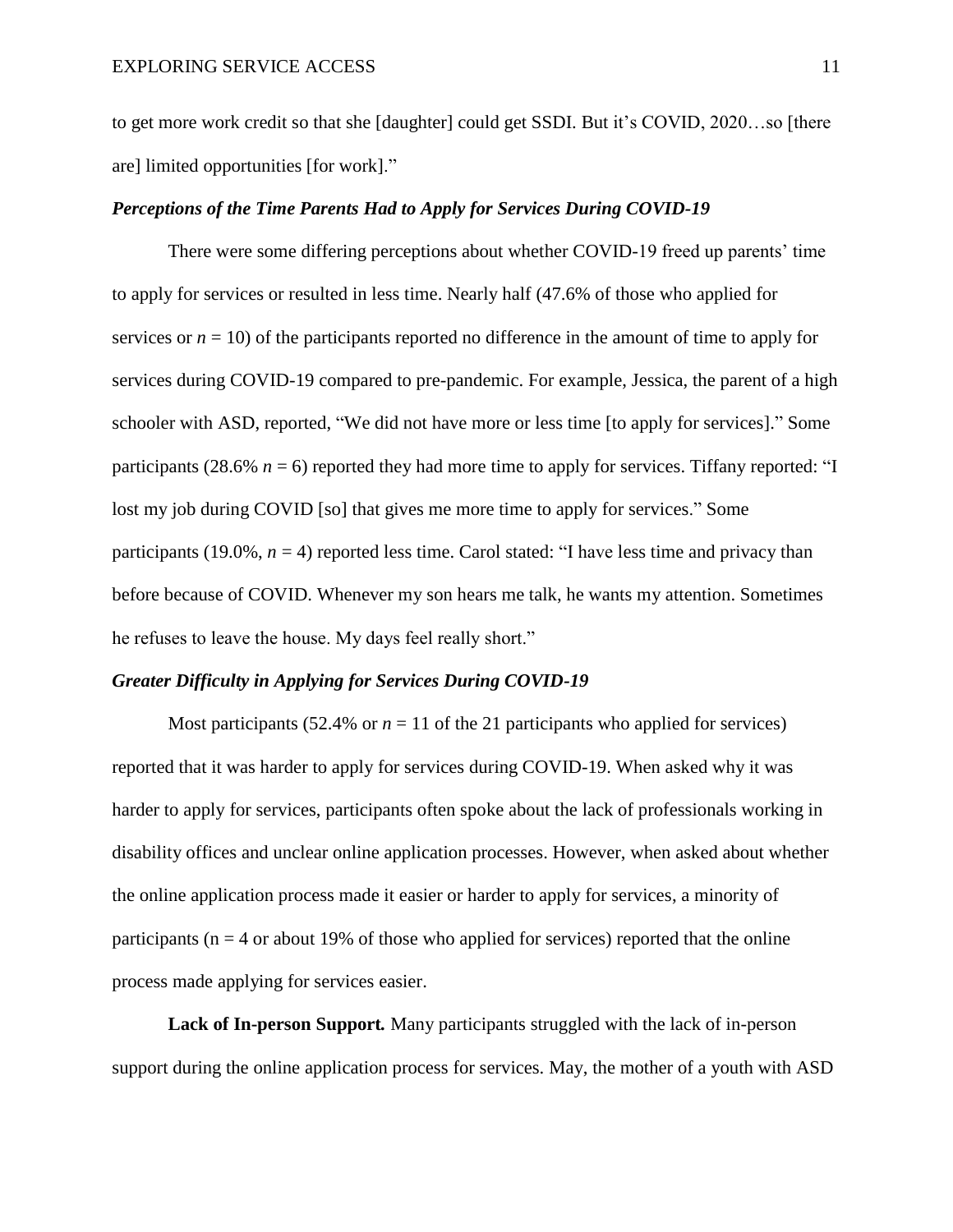who was attending a school transition program, described applying for SSI for her son: "There's some things we did wrong online. It would have been, if we had been in-person, it might've been easier." Kelly applied for SSDI for her daughter with ASD. She reported, "[I] can't talk to a real person when you have questions. Everybody doesn't fit into a standardized form. [I] didn't get guidance."

**Unclear Online Application Process**. About one-half of the participants who reported the process for applying for services was "harder" cited the confusing online application process as a reason  $(n = 5$  of the 11). For example, Sean applied for vocational rehabilitative services for his high school-aged daughter. He reported: "Finding out how to send it [the application] to the right place -- and some of it you had to print off, and some was online...was difficult." Similarly, Caroline reported struggling with the online Supplemental Nutrition Assistance Program (SNAP) application for her son with ASD: "The questions were confusing. They didn't seem like they applied to my child who was born with disabilities. It gets pretty tricky. I don't feel I can do anything online because it isn't applicable. I wasn't able to finish the online application because the questions were confusing." Rosemary similarly struggled with the lack of in-person support and confusing online application when applying for SSI for her son. She reported, " [It was] confusing to apply online. [I was] not sure which part to apply online and which part to apply over the phone. It was very difficult connecting to the state website and state phone number. It was hard to get in touch with a human."

**Some Advantages of the Online Application***.* Four participants reported some advantages of the online application process, including not needing to leave the house or apply for services during typical office hours. For example, Lane reported, "They [the office] did it all electronically--even the intake and initial interview. All time sheets are electronic. It has been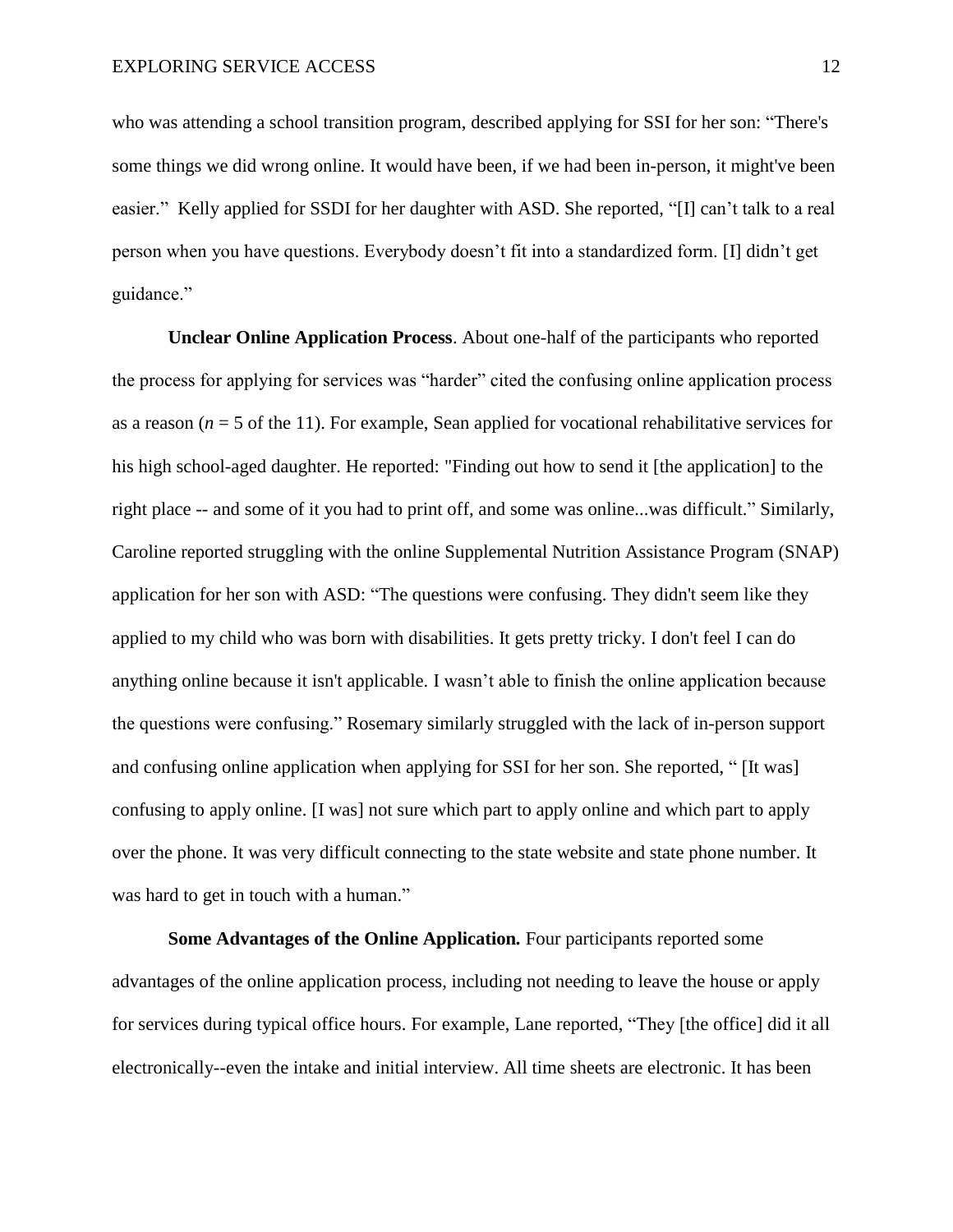wonderful." Similarly, Claire reported that the online application process for Medicaid was easy. She stated, "It's much easier than trying to go into an office and get an appointment. It is easier on my own availability." Tammi applied for SSDI for her son with ASD. When asked about the online applications, she reported, "[It was] easier because I could take my time." There were no patterns related to study site (IL, WI, TN) or type of service (e.g., Medicaid, SSI) in relation to the ease in which particicpants reported applying for services online.

#### **Implications of COVID-19 on Access to Current Services**

More than half of the participants  $(53.8\%, n = 35 \text{ of the } 65 \text{ participants})$  reported that their services continued during COVID-19. However, for many of the participants who continued receiving services, they reported major disruptions (e.g., switching from in-person to telehealth). Further, the changes made to services were decided by professionals—not families. Perhaps as a result, some families paid out-of-pocket for services to offset the disrupted or missed services. See Table 3 for parent perceptions of maintaining current services during the pandemic.

#### *Many Service Suspensions During COVID-19*

Approximately 37% ( $n = 24$  of the 65 participants) of the participants reported experiencing service suspensions due to COVID-19. Further, 70.8% (*n =* 17 of the 24 participants who experienced service suspensions) of those reported that the suspensions were determined by the professional (not the family). For example, Elaine reported that her service provider for her son "shut down" for months. With respect to service hours, about one third of the participants (35.4% or  $n = 23$  of 65 participants) reported receiving fewer services during COVID-19. Similar to service suspensions, almost all  $(95.7\% \text{ or } n = 22 \text{ of } 23)$  of the reductions in service hours were chosen by professionals (not families). For example, Rebecca reported,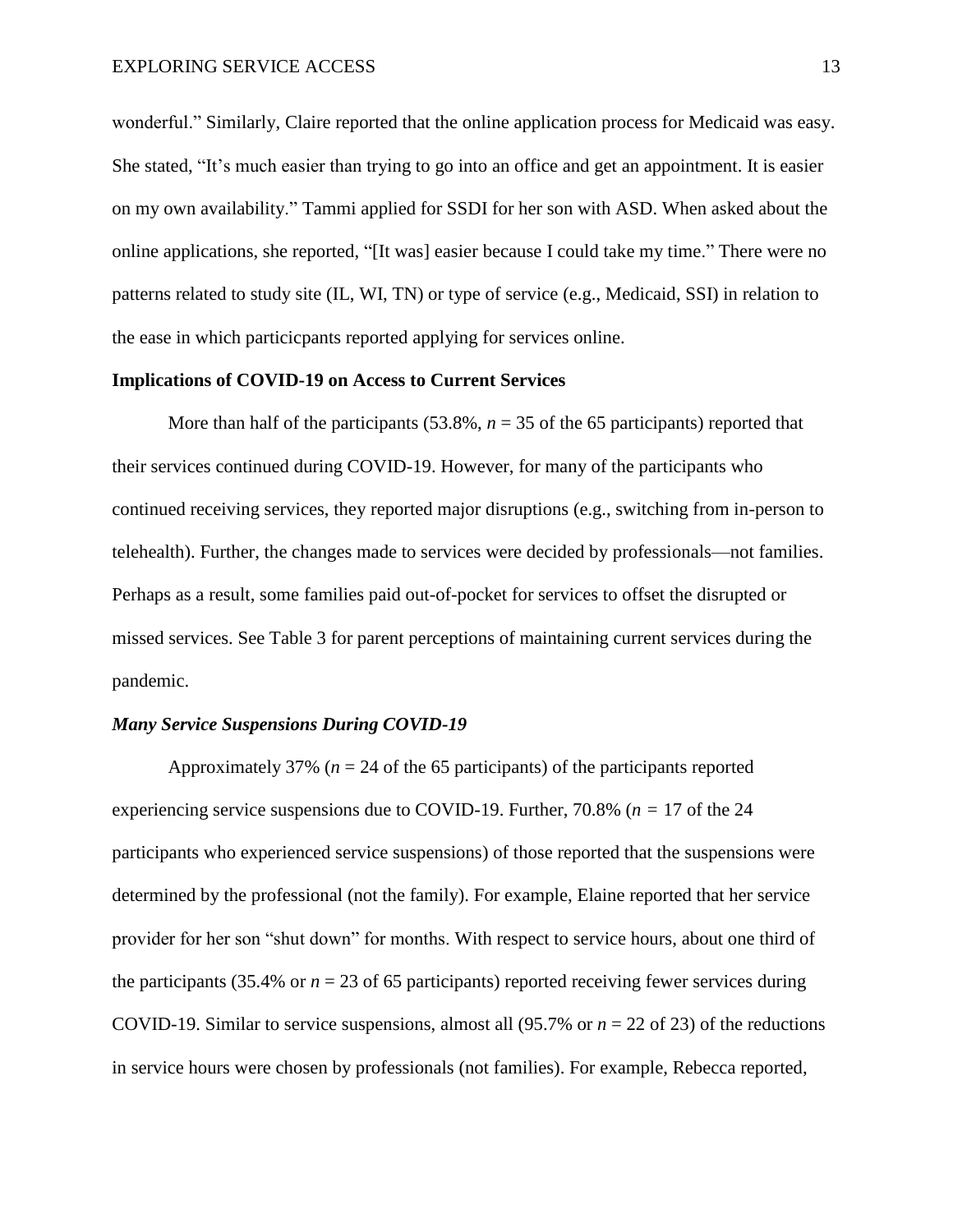"They [the provider] are not able to fill the slots in [my son's] plan. Trouble finding a care provider, so it is still in the plan but they cannot fulfill it." Approximately 30% of participants (*n* = 19 of 65) reported they had experienced greater challenges (compared to pre-COVID) finding providers or services, especially in behavioral or mental health services, applied behavior analysis, tutoring, recreational services, caregiving and respite. Colleen reported, "During [the] pandemic, people [agencies] were not taking new clients, [they were] risk adverse to in-home visits."

#### *Differential Impact of Shifting Services from In-person to Virtual*

When asked about the impact of COVID-19 on the mode of service delivery, the majority (76.9% or  $n = 50$  of 65 participants) of participants reported that their services shifted from inperson to telehealth. Overwhelmingly, 86.0% (*n* = 43 of the 50 participants who switched to telehealth) of the decisions to shift to telehealth were spearheaded by professionals. Correspondingly, 54.0% (*n* = 27 of the 50 participants) of participants reported that services via telehealth were difficult. Upon closer examination, it seems that telehealth may have been less acceptable for youth with more (versus less) support needs. For example, Alana reported that telehealth appointments were arduous for her non-verbal daughter with ASD: "I think that with it being telehealth, it made it that much harder for her-'cause I think it made her feel kind of uncomfortable on the screen." Beth, the mother of a youth with minimal verbal skills, similarly reported: "It was difficult for him to engage and participate through the computer."

However, even though most families did not elect to switch to telehealth, some participants reported positive experiences with services via telehealth. Indeed, 24.0% (*n* = 12 of the 50 participants) of participants reported that switching to telehealth made services easier to access. Rosemary, the mother of a 22-year-old son who graduated high school with a regular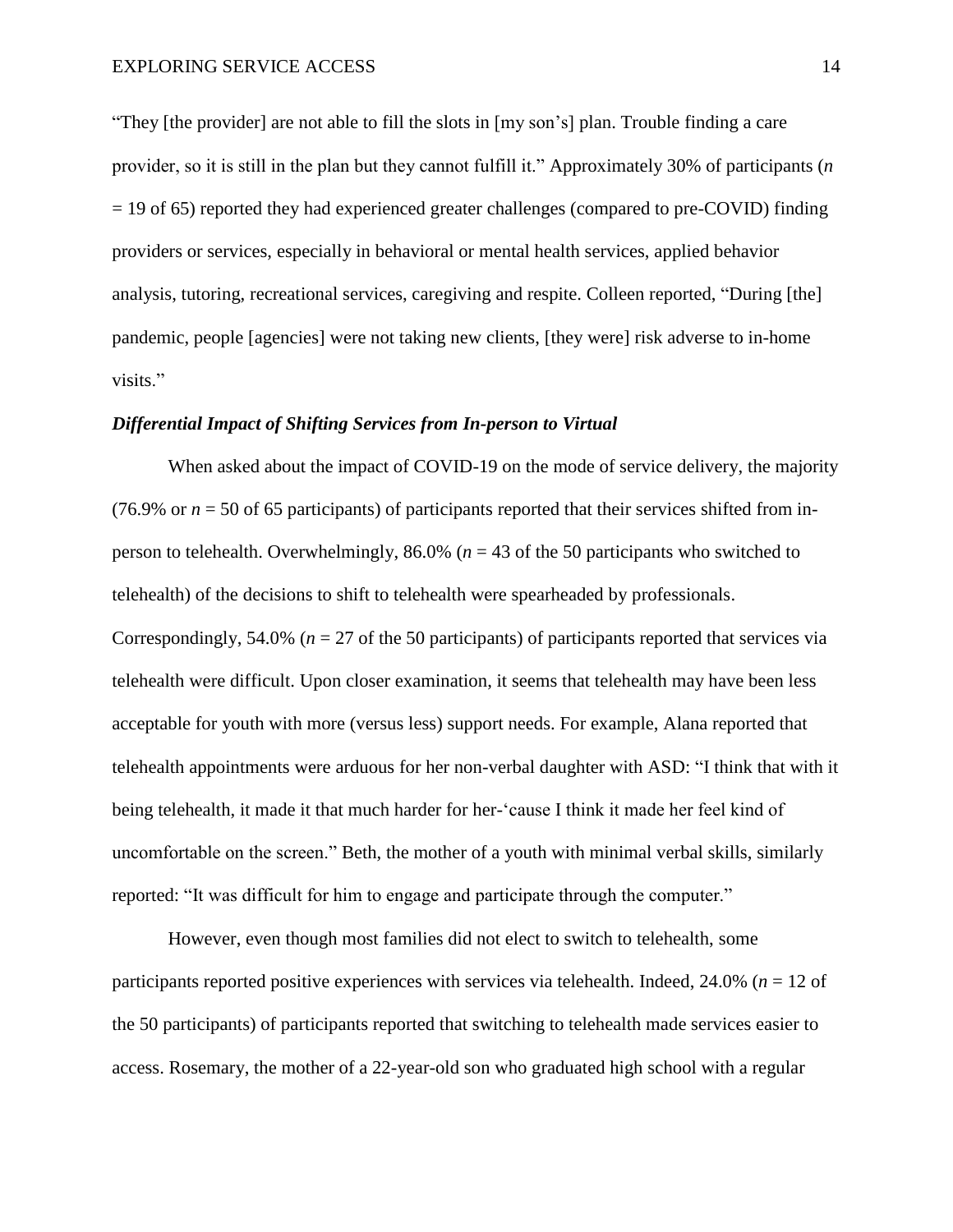diploma, reported: "[Telehealth] made it easier for me to be in two places at once." Rebecca, the mother of the youth with ASD and anxiety, said: "[Telehealth was] easier because sometimes hard to get him [son] to leave the apartment [due to increased anxiety]." Notably, there were no patterns with site and type of service in relation to perception of telehealth.

### *State Differentiation in Paying Out-Of-Pocket for Services*

Nearly half (46.2% or  $n = 30$ ) of the participants reported paying out-of-pocket for services. Notably, 53% ( $n = 16$ ) of these participants were from TN (26.7% were from Illinois and 20% were from Wisconsin). Such services included: tutoring, psychologist, speech therapy, occupational therapy, social skills and supports, job coaches, in-home care, and applied behavior analysis. Participants chose to pay privately for services because their services were suspended or reduced. For example, Alana, whose daughter with ASD was in college, reported: "More services are needed for her. Supports increased because she needed more help when she wasn't learning in a classroom anymore." Similarly, Rebecca, the mother of a youth with ASD, cognitive impairment, and anxiety, reported paying for services out-of-pocket during COVID-19: "We are paying \$30/hr for college students to help him for his online learning. [It was] tough to find people when the government program only pays \$15/hr."

#### **Discussion**

The purpose of this study was to explore perceptions of services access among parents of transition-aged youth with ASD during COVID-19. There were three main findings. First, about one-third of parents applied for services during COVID-19 and, most alarmingly, none of those parents received any of the services for which they applied. Services are critical for the outcomes of youth with ASD (Alverson & Yamamoto, 2017; Migliore et al., 2012; Myers et al., 2015). Especially during COVID-19 wherein youth with ASD were more likely to face mental and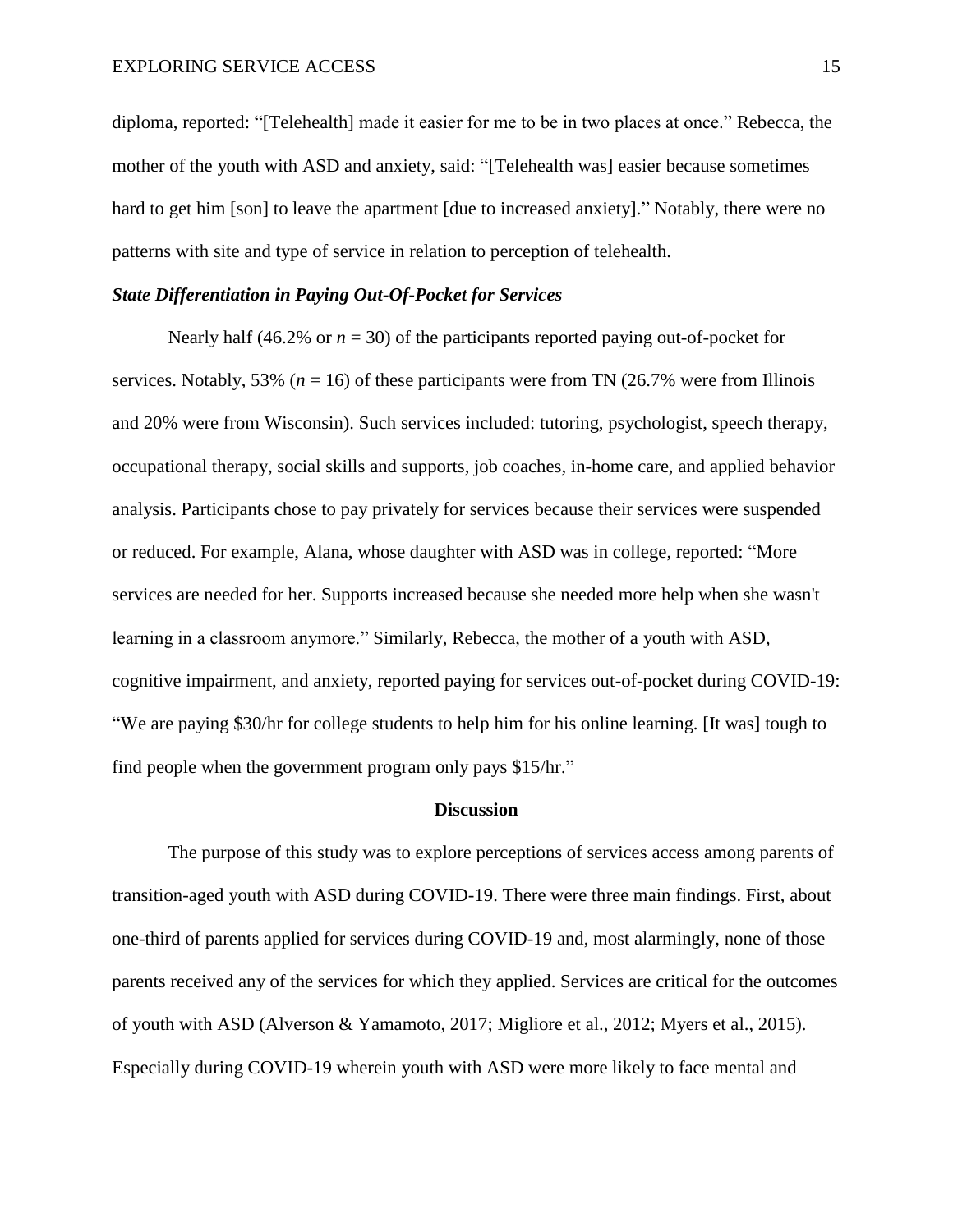physical health challenges (Bellomo et al., 2020; Colizzi et al., 2020; Manning et al., 2020), it is surprising and unfortunate that parents' efforts did not lead to greater service access. Implications of this finding suggest there may be greater negative impacts on the health and outcomes of youth with ASD due to the loss of needed services.

Second, consistent with prior research (e.g., Bellomo et al., 2020; Colizzi et al., 2020), many youth with ASD did not receive their current services during the pandemic and, if they did receive services, received services via telehealth (versus in-person). While the switch from inperson to telehealth services is consistent with prior research (Ameis et al., 2020; Bellomo et al., 2020; White et al., 2021), not yet found in prior research is that most of the decisions to transition from in-person services to telehealth services were spearheaded by professionals (not families). This finding is concerning as families reported little involvement in the decisionmaking to change modalities. Prior research has emphasized the importance of familyprofessional partnerships (Summers et al., 2005), especially in the context of transitioning from school to adult services (Kim & Turnbull, 2004). To ensure that the needs of the youth are met, it is often deemed critical to invite the family and the youth to help make decisions about services. This study found that families and youth were often excluded in such decision-making during the COVID-19 pandemic. This may have impacted family and youth buy-in into the telehealth services as well as the trust between the family and the provider and, ultimately, the familyprofessional partnership itself. Research should examine whether this lack of family involvement in decision making about aspects of services such as modality were a by-product of the extraordinary social circumstances of the COVID-19 pandemic, or whether this reflects longstanding patterns.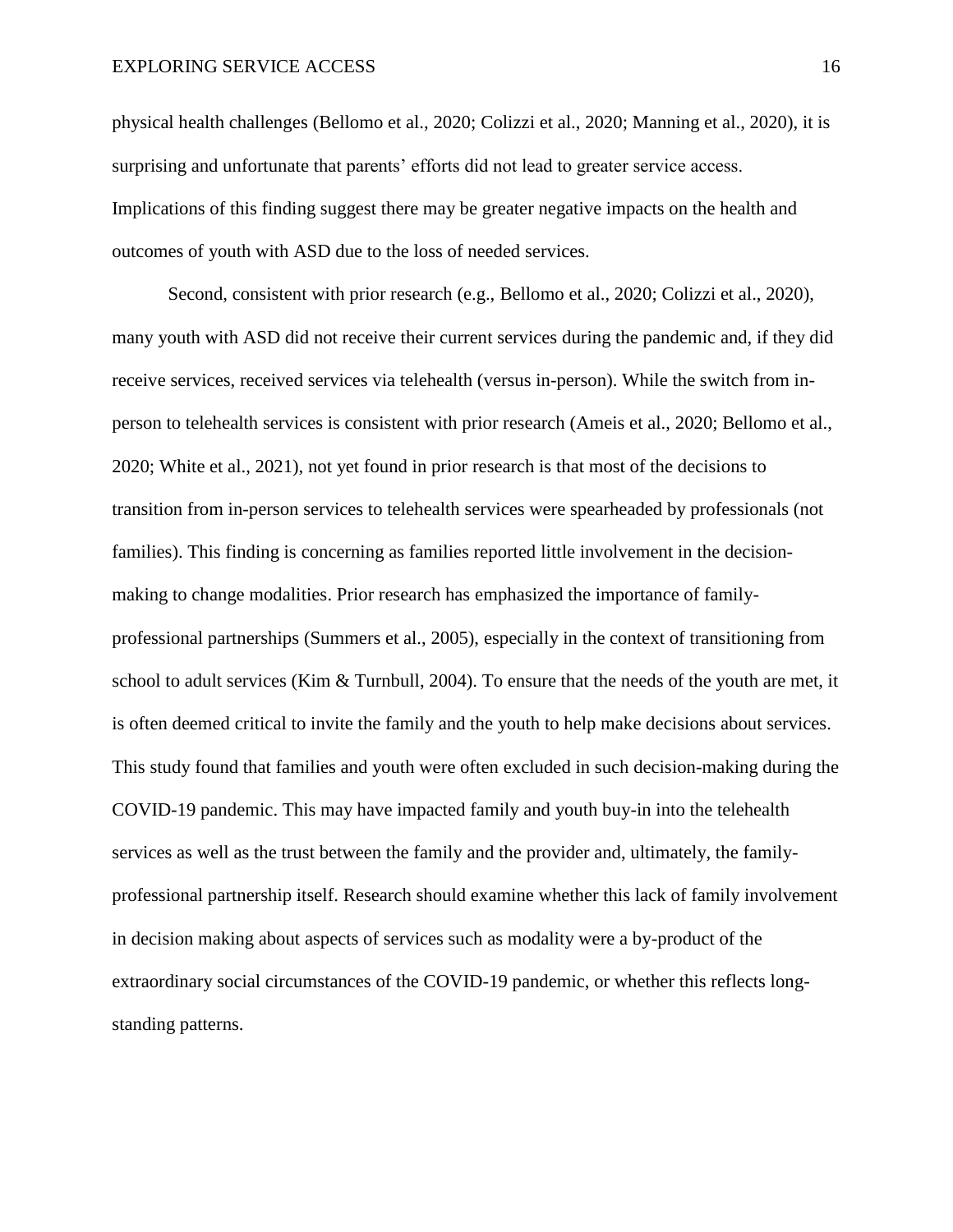Third, there were differential effects on service access. These effects varied with respect to the: application process, the state of residence, and the support needs of the youth with ASD. Regarding the former, participants had different perceptions of the online application process as well as of telehealth itself. Especially for the participants who identified advantages of online applications and telehealth, this finding suggests that some changes made during COVID-19 should be maintained after the pandemic ends. However, the caveat is that not all families appreciated these changes. Taken together, service delivery systems may consider embedding more flexibility and choice for families in relation to services. For example, online applications may be available in addition to in-person support for families applying for services. Telehealth and in-person services could both be offered as options for youth and their families. This finding underlines that one size does not fit all in relation to service access.

Further, research is needed to examine service access in relation to youth (e.g., support needs) and parent (e.g., state of residence) characteristics. Parents of youth with ASD with more significant support needs seemed to struggle more with telehealth. Future research should identify ways to ensure telehealth is uniformly effective for all youth,regardless of support needs. In addition, there were differences regarding the state in which the family resided -- particularly with respect to paying out-of-pocket for services. This pattern raises two issues. First, research about service access should always consider the context of the services. State policies and regulations seem inextricably linked to service access (Grossman, 2019). Second, this raises issues of equity. Parents of youth with ASD (versus other types of disabilities) already spend significantly more money for out-of-pocket for services (Buescher et al., 2014). This finding shows that there may be inequity among parents of youth with ASD with families with greater resources having more access to fund services and families without resources suffering.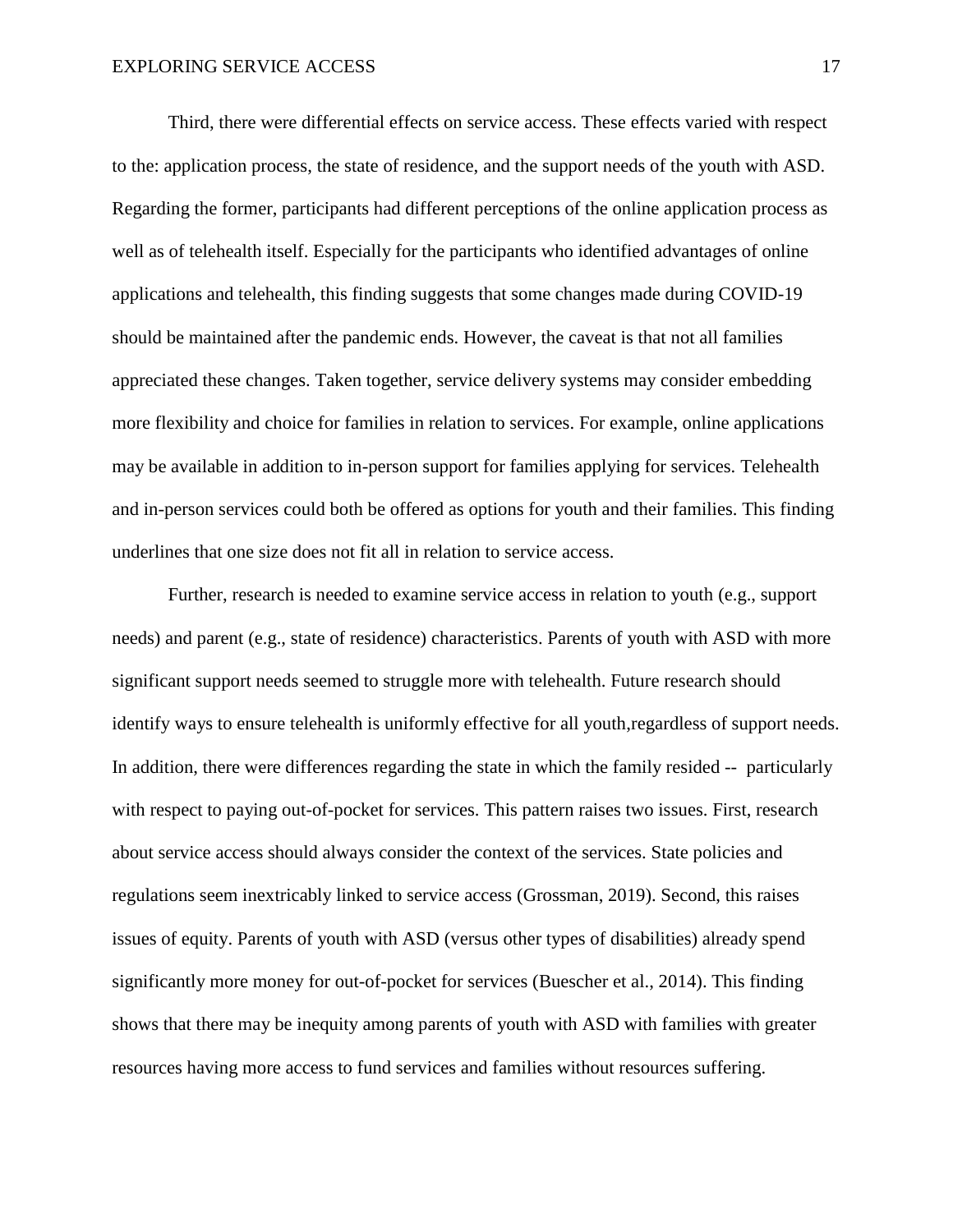Together, these findings related to disproportionate service access in relation to youth and parent characteristics suggest challenges around equity. Prior research has shown that COVID-19 has exacerbated existing inequity especially in relation to racial minority families (White, Liburd, & Coronado, in press) and low-resourced families (Lund, Forber-Pratt, Wilson, & Mona, 2020). This study extends the literature by suggesting that the geographic location of an individual also raises concerns about equity. Indeed, the combination of socioeconomic status and state of residence seemed to impact access to services. Thus, service disparities due to COVID-19 go beyond racial and ethnic background to include geographic location.

#### **Limitations**

Although this study has important findings, there were a few limitations. First, this study was based on cross-sectional data. Without longitudinal data asking the same set of questions before, during, and after the pandemic, we cannot examine perceptions of service access over time, and whether these perceptions truly worsened due to COVID-19. Second, this study was based on a primarily White, convenience sample of parents of youth with ASD who were interested in completing a parent advocacy training. These parents may not be reflective of the population and the transferability of our findings may be limited. Third, the COVID-19 pandemic fluctuates with rising and declining rates of COVID. Data for this project were collected over a period of months such that there may have been changing regulations regarding social distancing at any given time. Thus, we are unable to characterize the nature of the pandemic in relation to service access.

#### **Implications for Practice**

Practitioners should offer more than just online applications for services. There are many benefits of applying for services via an online platform including: the ability to complete the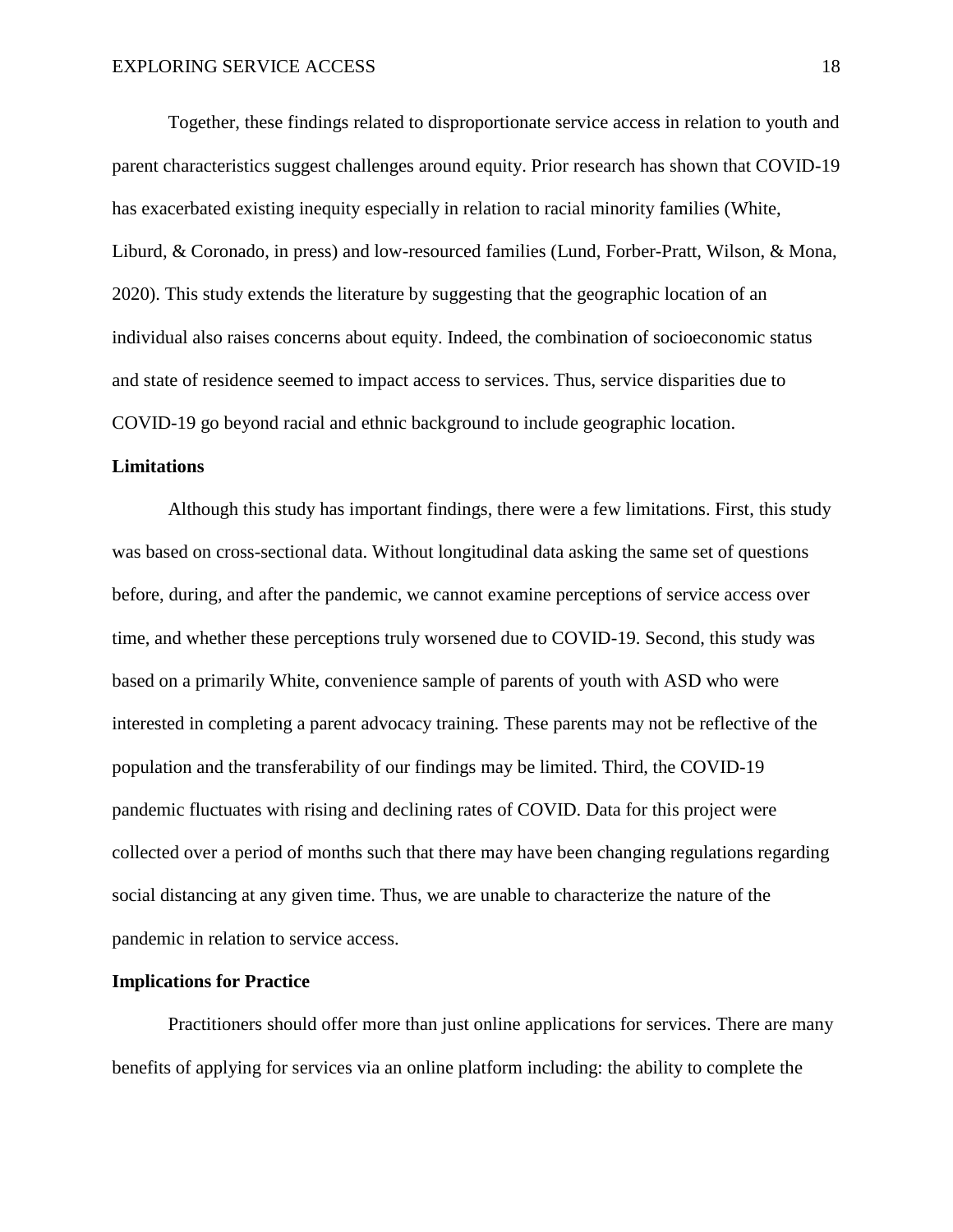application during off hours (Szymanski & Hyse, 2000), no transportation barriers (Liao & Cheung, 2002), and limited exposure to others (Meuter et al., 2000). However, practitioners should also be mindful of this study's findings that in-person, individualized support may still be needed by some families. To this end, practitioners may consider pairing online applications with a helpline. Further, when transitioning an application to an online format, practitioners should also consider equity in access to technology (e.g., a computer) and the internet to complete the application. Accordingly, practitioners may consider providing an online application as well as continuing to allow phone and/or in-person applications.

Practitioners may also consider continuing to offer services via telehealth. Although there were barriers to accessing services via telehealth, some families reported enjoying the benefits of telehealth (e.g., not leaving the house, no transportation barriers). Similar to online applications, practitioners may include telehealth as an option (but not the only option) to receive services. In addition, practitioner may continue to offer in-person services as well as hybrid services (e.g., inperson and online) as a way to meet youth needs.

#### **Implications for Future Research**

Research is needed to examine the effect of limited service access during COVID-19 on youth and family outcomes. This study suggests that none of the participants received new services. Further, the majority of participants reported impacts on the type of services they received (including suspensions and switching to telehealth). However, the effects of these changes are unknown. Research is needed to longitudinally examine the effects of these changes to service access on youth physical and mental health as well as youth outcomes (e.g., employment, independent living).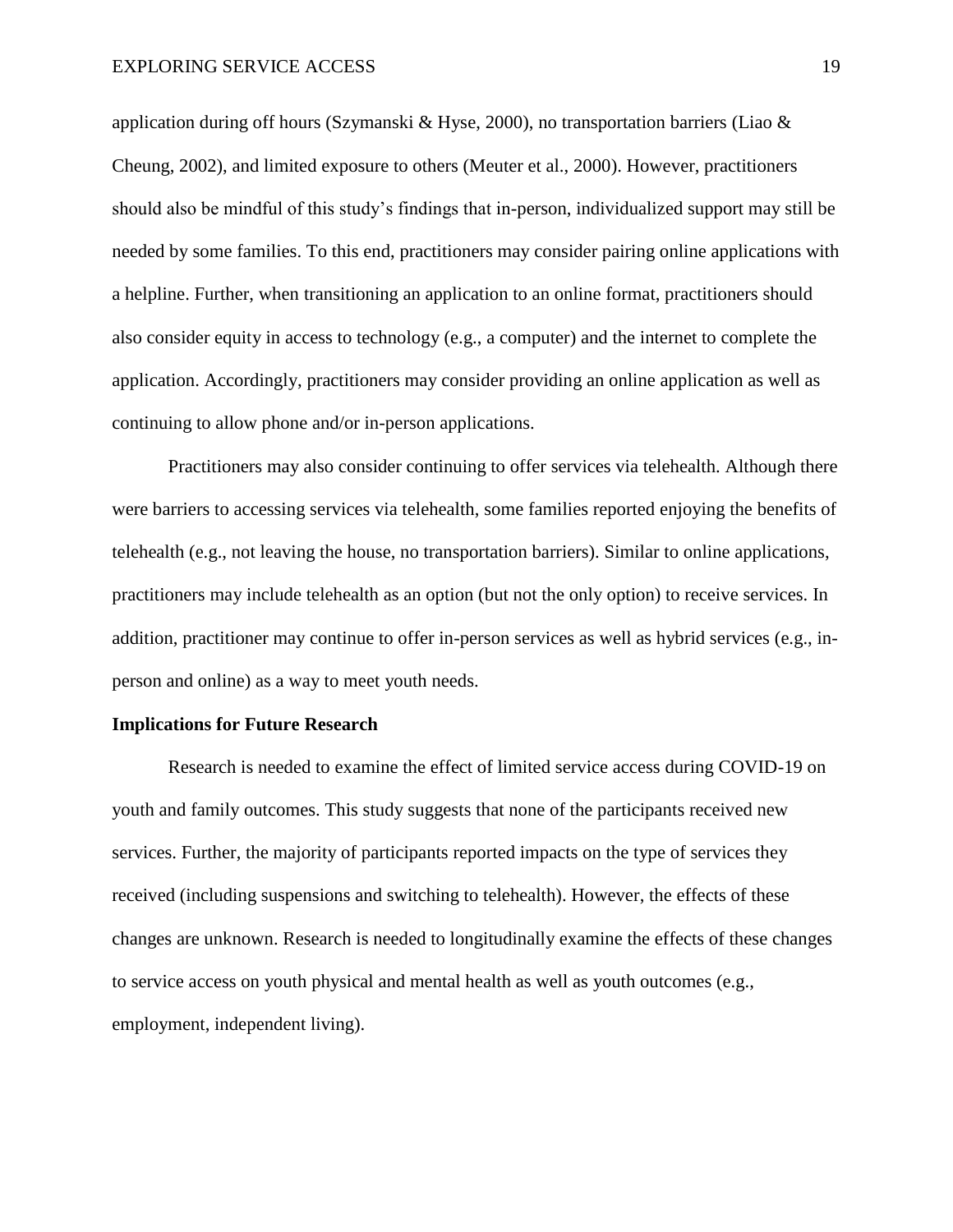Further, research is needed to determine the effect of service access on the family. This study suggested that parents experienced many challenges as direct (e.g., health challenges, youth staying at home due to shelter-in-place orders) and indirect (e.g., losing job opportunities) implications of COVID-19. In addition, unmet service needs can increase caregiving burden (Burke & Heller, 2017). It is critical to determine whether service access impacted the health and well-being of parents of youth with ASD and, if so, to identify and deliver supports to caregivers.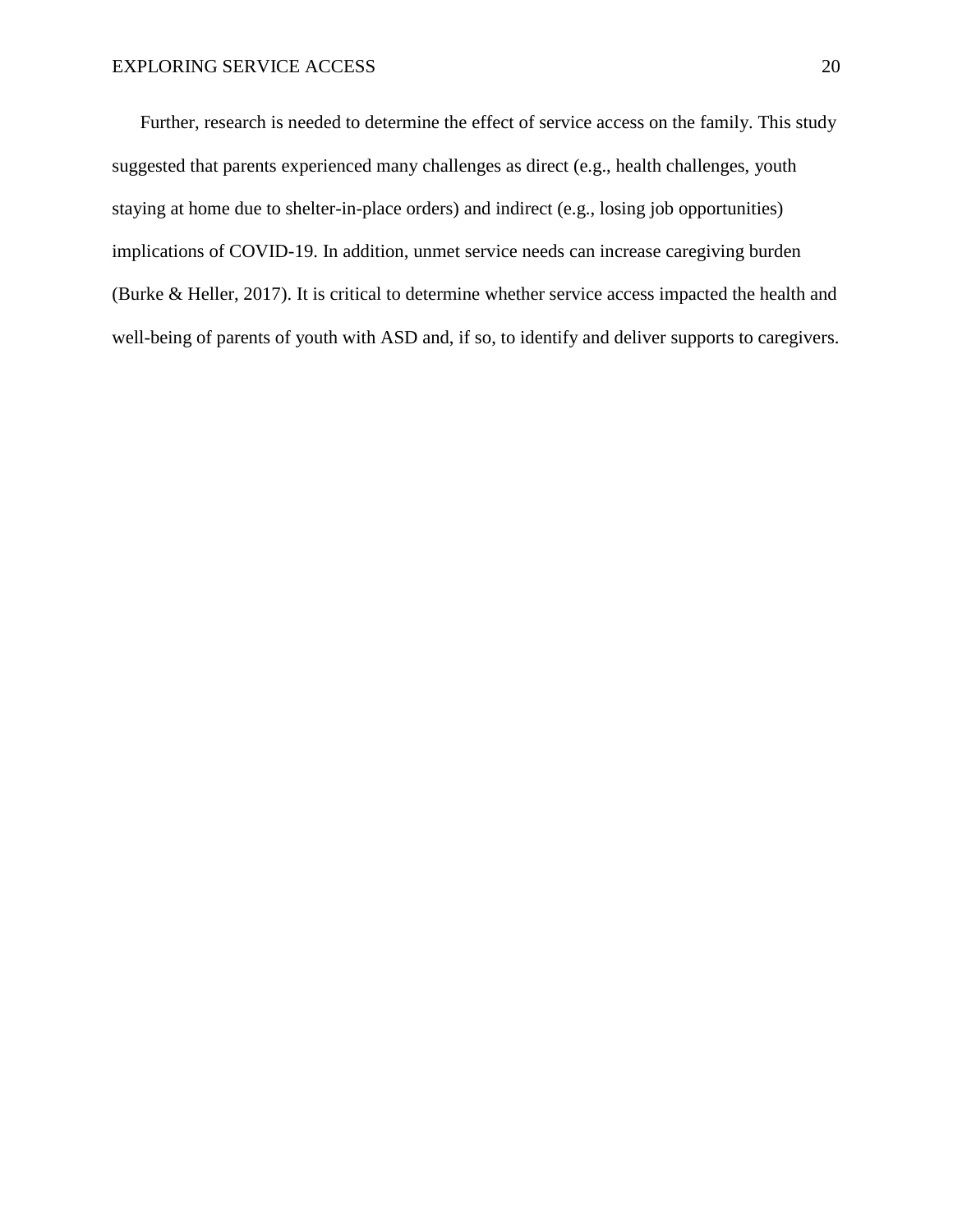#### **References**

- Alverson, C. Y., & Yamamoto, S. H. (2017). Employment outcomes of vocaational rehabilitation clients with autism spectrum disorders. *Career Development and Transition for Exceptional Individuals, 40*, 144-155. <https://doi.org/10.1177%2F2165143416629366>
- Ameis, S. H., Lai, M. C., Mulsant, B. H., & Szatmari, P. (2020). Coping, fostering resilience, and driving care innovation for autistic people and their families during the COVID-19 pandemic and beyond. *Molecular Autism*, 11(1), 1-9. [https://doi.org/10.1186/s13229-020-](https://doi.org/10.1186/s13229-020-00365-y) [00365-y](https://doi.org/10.1186/s13229-020-00365-y)
- Bellomo, T. R., Prasad, S., Munzer, T., & Laventhal, N. (2020). The impact of the COVID-19 pandemic on children with autism spectrum disorders. *Journal of Pediatric Rehabilitation Medicine*, (Preprint), 1-6.
- Benevides, T. W., Carretta, H. J., Ivey, C. K., & Lane, S. J. (2017). Therapy access among children with autism spectrum disorder, cerebral palsy, and attention‐ deficit– hyperactivity disorder: a population‐ based study. *Developmental Medicine & Child Neurology*, 59(12), 1291-1298. <https://doi.org/10.1111/dmcn.13560>
- Brantlinger, E., Jimenez, R., Klingner, J., Pugach, M., & Richardson, V. (2005). Qualitative studies in special education. *Exceptional Children, 71*, 195-207. <https://doi.org/10.1177%2F001440290507100205>
- Buescher, A. V., Cidav, Z., Knapp, M., & Mandell, D. S. (2014). Costs of autism spectrum disorders in the United Kingdom and the United States. *JAMA Pediatrics, 168*(8), 721- 728.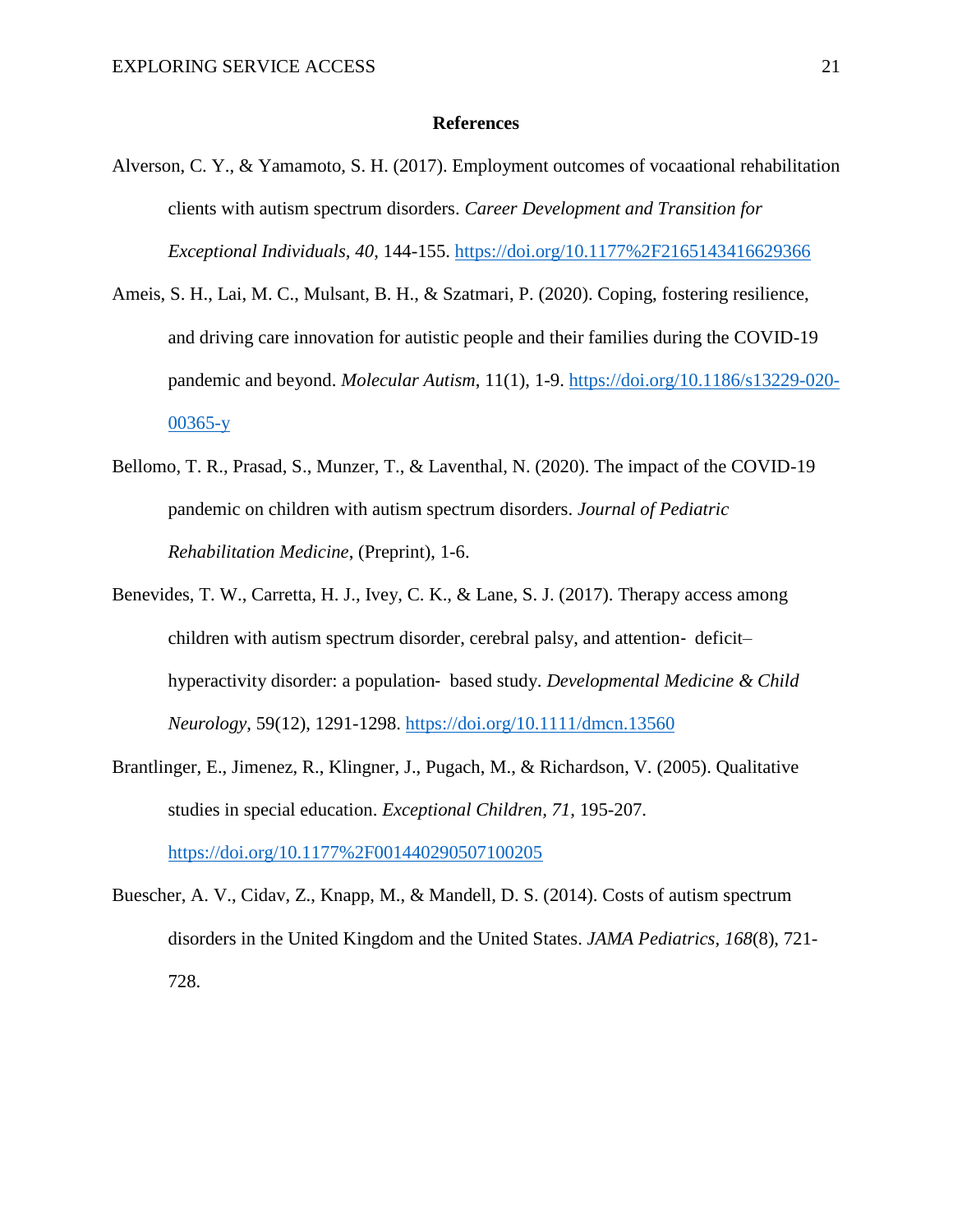- Burke, M., & Heller, T. (2016). Individual, parent and social–environmental correlates of caregiving experiences among parents of adults with autism spectrum disorder. *Journal of Intellectual Disability Research*, 60(5), 401-411. <https://doi.org/10.1111/jir.12271>
- Colizzi, M., Sironi, E., Antonini, F., Ciceri, M. L., Bovo, C., & Zoccante, L. (2020). Psychosocial and behavioral impact of COVID-19 in autism spectrum disorder: an online parent survey. *Brain Sciences*, 10(6), 341. <https://doi.org/10.3390/brainsci10060341>
- Den Houting, J., Adams, D., Roberts, J., & Keen, D. (2020). Brief report: Investigating the impact of anxious symptomatology in autistic children. *International Journal of Disability, Development and Education,* 1-10.

<https://doi.org/10.1080/1034912X.2020.1727420>

- Hanley-Maxwell, C., Whitney-Thomas, J., & Pogoloff, S. M. (1995). The second shock: A qualitative study of parents' perspectives and needs during their child's transition from school to adult life. *Research and Practice for Persons with Severe Disabilities, 20*, 3-15. <https://doi.org/10.1177%2F154079699502000102>
- Kim, K. H., & Turnbull, A. P. (2004). Transition to adulthood for students with severe intellectual disabilities: Shifting toward person-family interdependent planning.
- Liao, Z., & Cheung, M. T. (2002). Internet-based e-banking and consumer attitudes: an empirical study. *Information & management*, 39(4), 283-295. [https://doi.org/10.1016/S0378-](https://doi.org/10.1016/S0378-7206(01)00097-0) [7206\(01\)00097-0](https://doi.org/10.1016/S0378-7206(01)00097-0)
- Lund, E. M., Forber-Pratt, A., Wilson, C., & Mona, L. R. (2020). The COVID-19 pandemic, stress, and trauma in the disability community: A call to action. *Rehabilitation Psychology, 65*, 313-322.<https://doi.org/10.1037/rep0000368>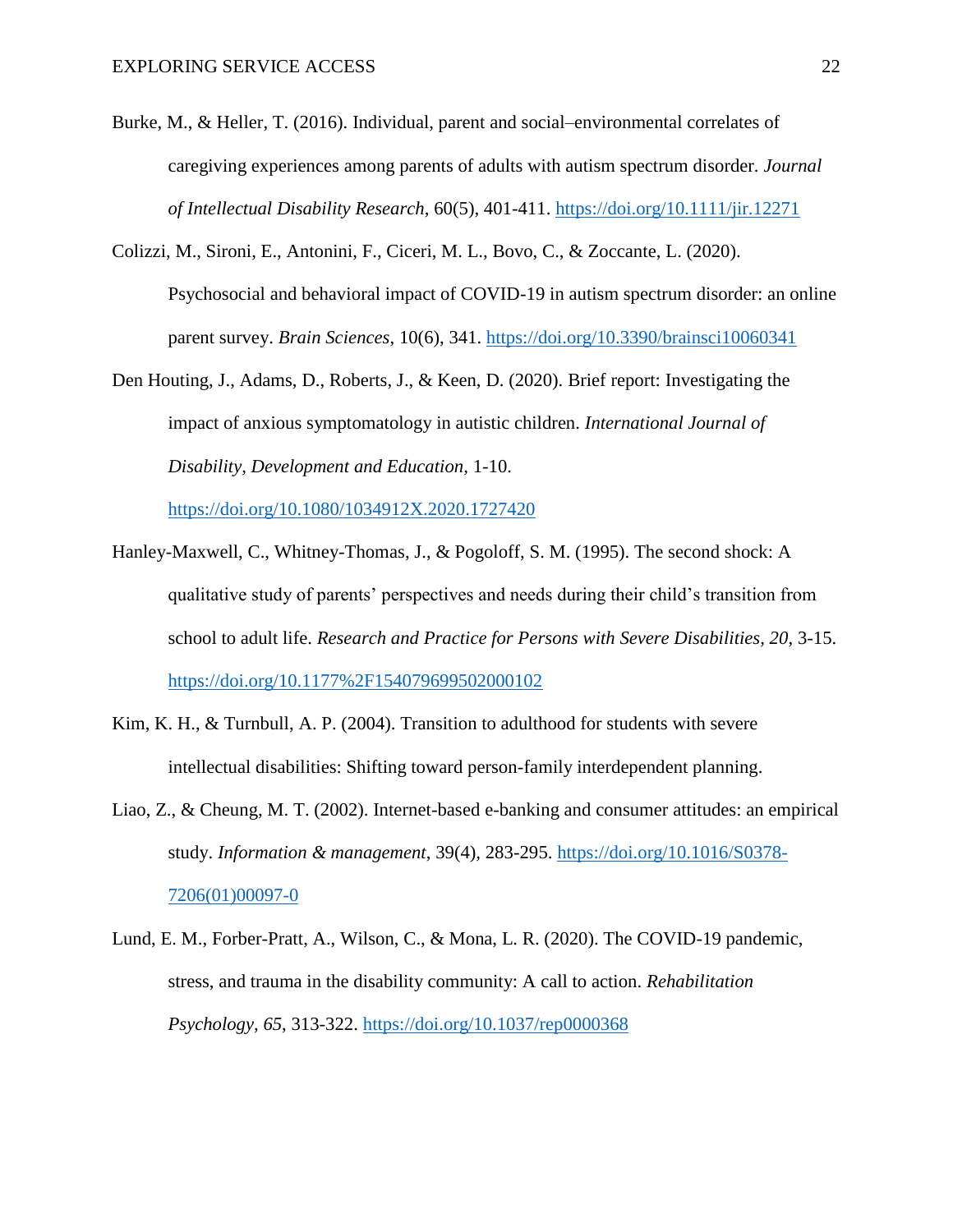- Manning, J., Billian, J., Matson, J., Allen, C., & Soares, N. (2020). Perceptions of Families of Individuals with Autism Spectrum Disorder during the COVID-19 Crisis. *Journal of autism and developmental disorders*, 1-9. <https://doi.org/10.1007/s10803-020-04760-5>
- Marsack-Topolewski, C. N., & Weisz, A. N. (2020). Parents' perceptions of access to services for their adult children diagnosed with autism spectrum disorder. *Families in Society, 101*, 190-204.<https://doi.org/10.1177%2F1044389419881273>
- Maxwell, J. A. (1992). Understanding and validity in qualitative research. *Harvard Educational Review, 62*, 279-300.
- Migliore, A., Timmons, J., Butterworth, J., & Lugas, J. (2012). Predictors of employment and postsecondary education of youth with autism. *Rehabilitation Counseling Bulletin, 55*, 176-184.<https://doi.org/10.1177%2F0034355212438943>
- Meuter, M. L., Ostrom, A. L., Roundtree, R. I., & Bitner, M. J. (2000). Self-service technologies: understanding customer satisfaction with technology-based service encounters. *Journal of marketing*, 64(3), 50-64. <https://doi.org/10.1509%2Fjmkg.64.3.50.18024>
- Myers, E., Davis, B. E., Stobbe, G., & Bjornson, K. (2015). Community and social participation among individuals with autism spectrum disorder transitioning to adulthood. *Journal of Autism and Developmental Disorders, 45*, 2373-2381. [https://doi.org/10.1007/s10803-](https://doi.org/10.1007/s10803-015-2403-z) [015-2403-z](https://doi.org/10.1007/s10803-015-2403-z)
- Neece, C. L., Green, S. A., & Baker, B. L. (2012). Parenting stress and child behavior problems: A transactional relationship across time. *American Journal on Intellectual and Developmental Disabilitiess, 117*, 48-66.<https://doi.org/10.1352/1944-7558-117.1.48>

Shulman, L. S. (1990). *Paradigms and programs*. New York: Macmillan.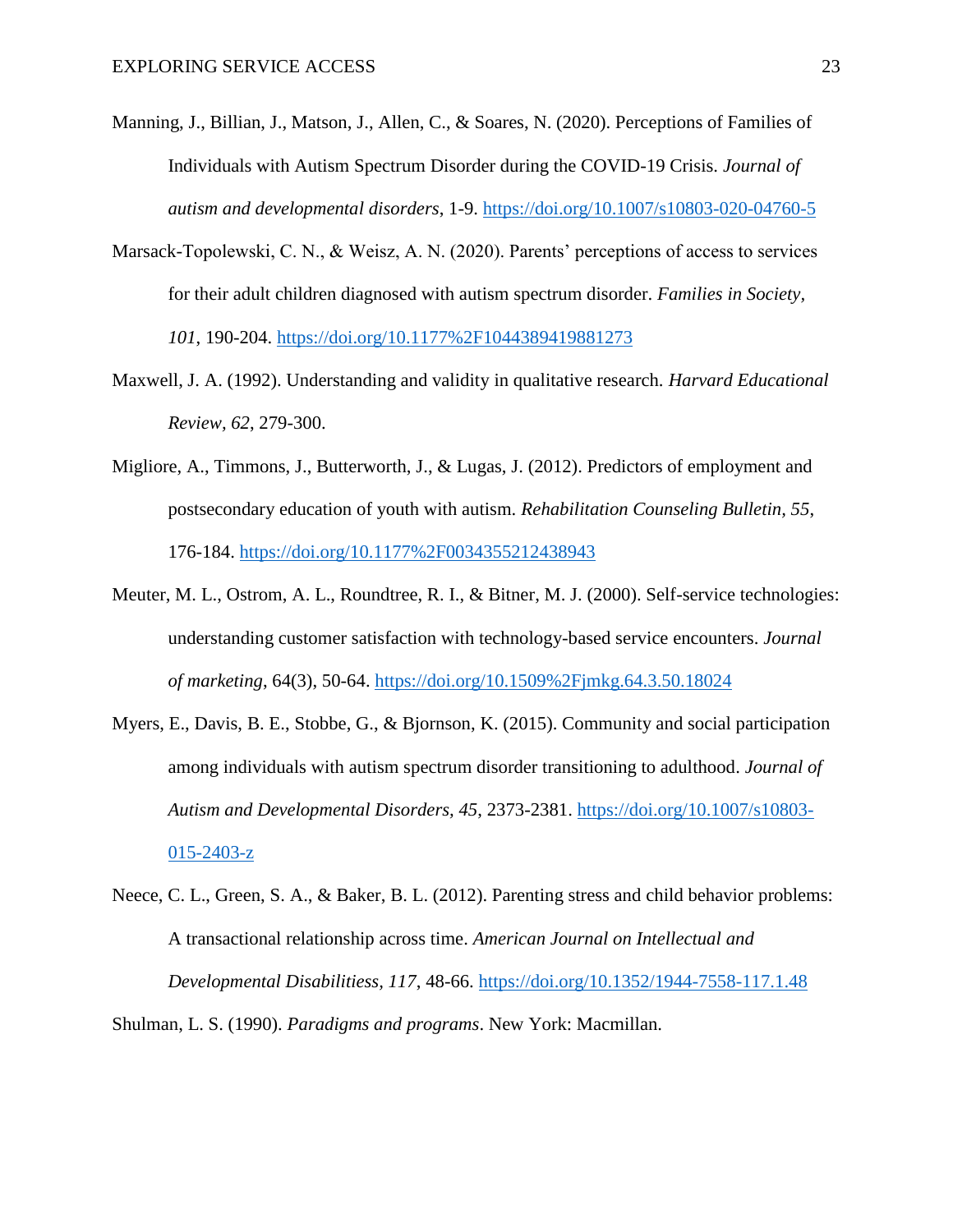- Sturges, J. E., & Hanrahan, K. J. (2004). Comparing telephone and face-to-face qualitative interviewing: A research note. *Qualitative Research, 4*, 107-118. <https://doi.org/10.1177%2F1468794104041110>
- Summers, J. A., Poston, D. J., Turnbull, A. P., Marquis, J., Hoffman, L., Mannan, H., & Wang, M. (2005). Conceptualizing and measuring family quality of life. *Journal of intellectual disability research*, 49(10), 777-783. <https://doi.org/10.1111/j.1365-2788.2005.00751.x>
- Szymanski, D. M., & Hise, R. T. (2000). E-satisfaction: an initial examination. *Journal of retailing*, 76(3), 309-322. [https://doi.org/10.1016/S0022-4359\(00\)00035-X](https://doi.org/10.1016/S0022-4359(00)00035-X)
- Taylor, J. L., Hodapp, R. M., Burke, M. M., Waitz-Kudla, S. N., & Rabideau, C. (2017). Training parents of youth with autism spectrum disorder to advocate for adult disability services: Results from a pilot randomized controlled trial. *Journal of Autism and Developmental Disorders*, 47(3), 846-857.
- Taylor, J. L., & Seltzer, M. M. (2011). Changes in the mother–child relationship during the transition to adulthood for youth with autism spectrum disorders. *Journal of Autism and Developmental Disorders*, *41*(10), 1397-1410.
- White, L. C., Law, J. K., Daniels, A. M., Toroney, J., Vernoia, B., Xiao, S., & Chung, W. K. (2021). Brief report: impact of COVID-19 on individuals with ASD and their caregivers: a perspective from the SPARK cohort. *Journal of autism and developmental disorders*, 1- 8. <https://doi.org/10.1007/s10803-020-04816-6>
- White, A., Liburd, L. C., & Coronado, F. (in press). Addressing racial and ethnic disparities in COVID-19 among school-aged children: Are we doing enough? *Preventing Chronic Disease*.<https://dx.doi.org/10.5888%2Fpcd18.210084>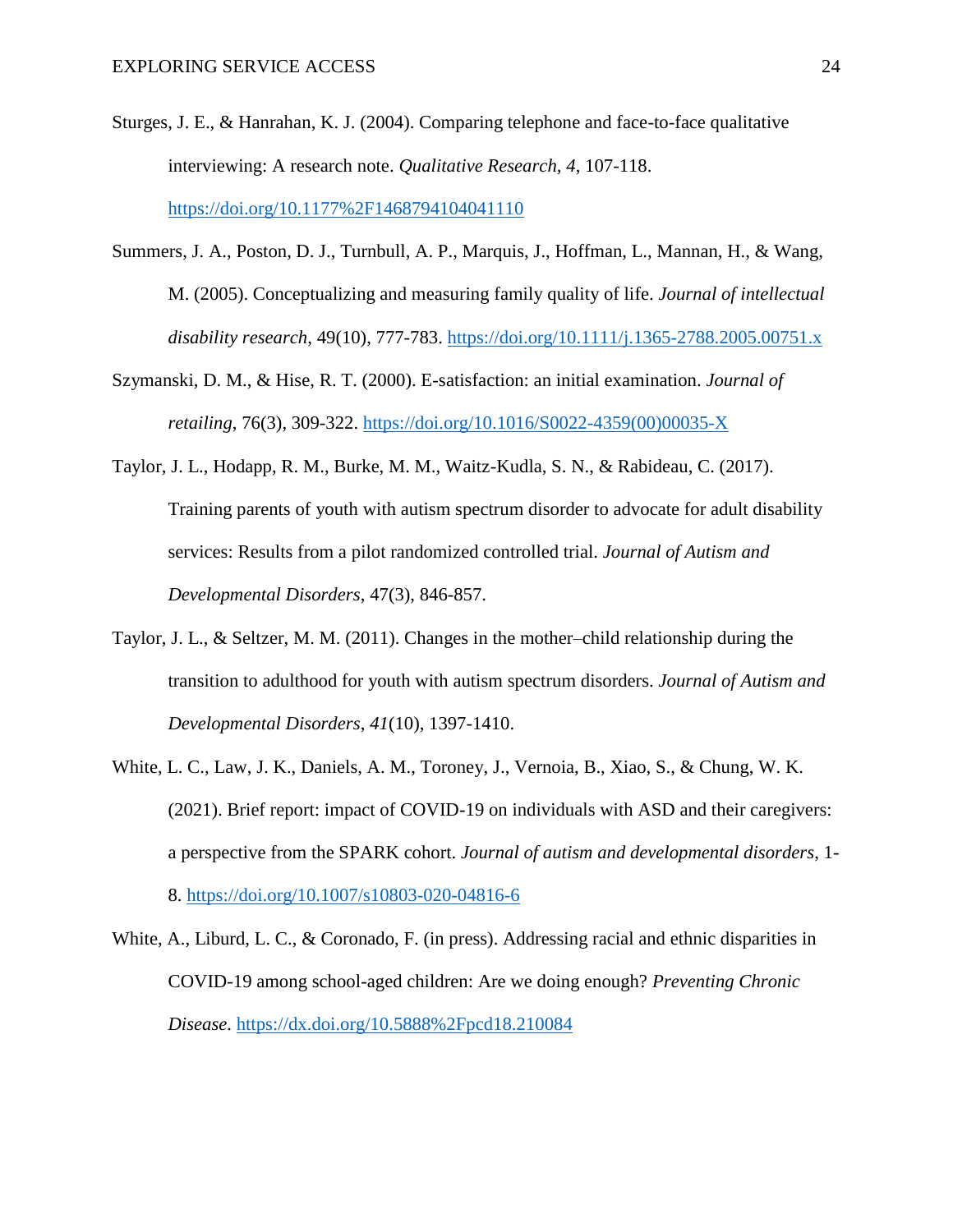# **Table 1**

#### *Participant Demographic s*

|                                             | $\% (n)$     |
|---------------------------------------------|--------------|
| Gender                                      |              |
| Female                                      | 90.8% (59)   |
| Male                                        | $9.2\%$ (6)  |
| Race                                        |              |
| White                                       | 84.6% (55)   |
| <b>Black or African American</b>            | $7.7\%$ (5)  |
| Other                                       | $3.1\%$ (2)  |
| Asian                                       | $3.1\%$ (2)  |
| More than one race                          | $1.5\%$ (1)  |
| Ethnicity                                   |              |
| Not Hispanic/Latinx                         | 90.8% (59)   |
| Hispanic/Latinx                             | $9.2\%$ (6)  |
| <b>Marital</b> status                       |              |
| Currently married                           | 70.8% (46)   |
| Divorced                                    | 20% (13)     |
| Spouse/partner deceased                     | $3.1\%$ (2)  |
| Never married                               | $3.1\%$ (2)  |
| Separated                                   | $1.5\%$ (1)  |
| Other                                       | $1.5\%$ (1)  |
| Family income                               |              |
| \$20,000 or less                            | $1.5\%$ (1)  |
| $$20,001 - $40,000$                         | 13.8% (9)    |
| $$40,001 - $60,000$                         | $10.8\%$ (7) |
| $$60,001 - $80,000$                         | $9.2\%$ (6)  |
| $$80,001 - $100,000$                        | $7.7\%$ (5)  |
| $$100,001 - $125,000$                       | $10.8\%$ (7) |
| $$125,001 - $150,000$                       | $7.7\%$ (5)  |
| $$150,001 - $200,000$                       | 18.5% (12)   |
| \$200,001 or higher                         | 13.8% (9)    |
| Prefer not to answer                        | $6.2\%$ (4)  |
| <b>Education</b> level                      |              |
| Received high school degree (or equivalent) | $4.6\%$ (3)  |
| Some college                                | $10.8\%$ (7) |
| Associate degree                            | $7.7\%$ (5)  |
| <b>Bachelors</b> degree                     | 38.5% (25)   |
| Masters degree                              | 27.7% (18)   |
| Ph.D. or professional degree (JD, MD, etc)  | $10.8\%$ (7) |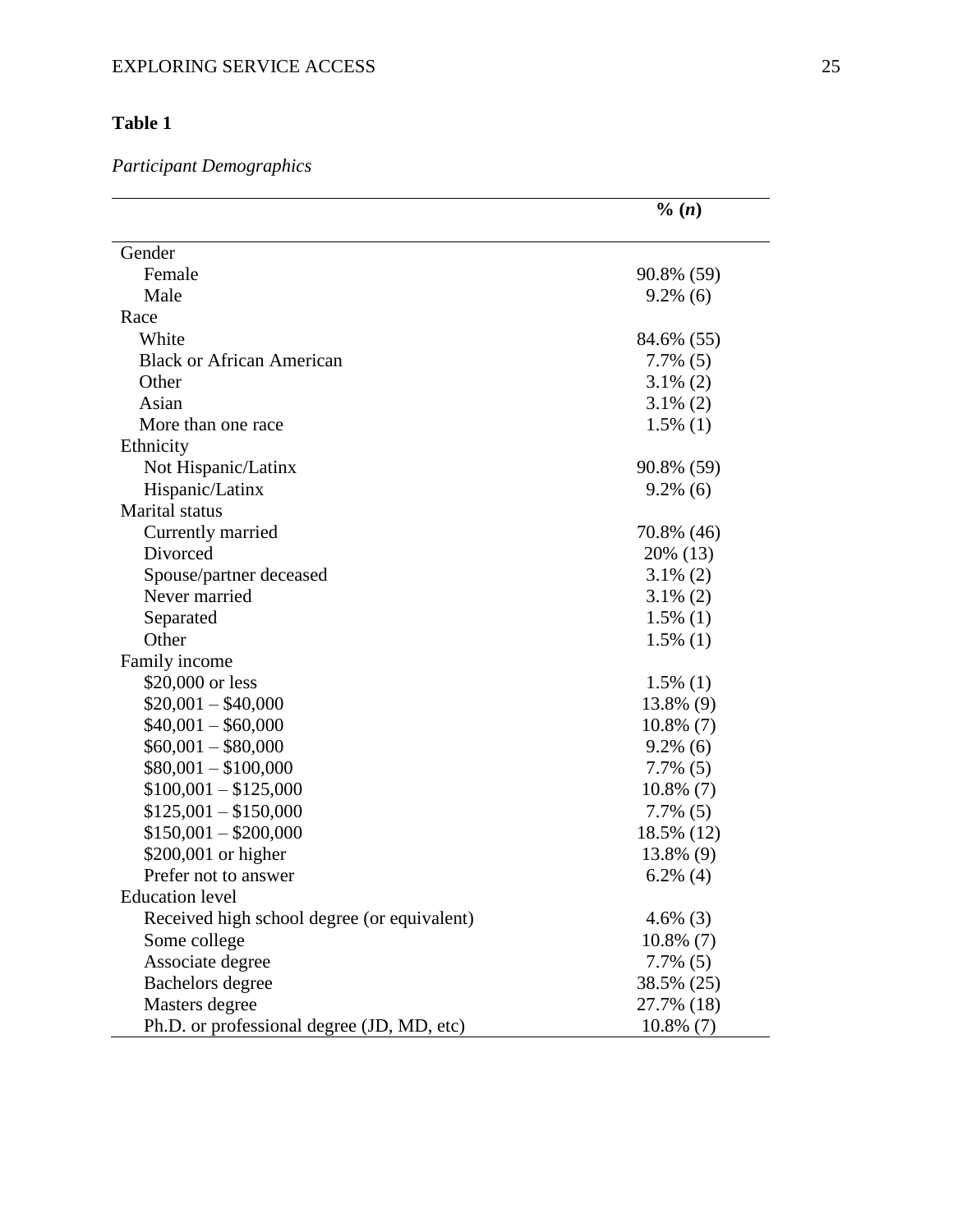# EXPLORING SERVICE ACCESS 26

# **Table 2**

# *COVID-19 Impact on Families' Pursuits of New Adult Services*

| Question                                            | Response            | % $(n)$      |
|-----------------------------------------------------|---------------------|--------------|
| Have you pursued any NEW government programs during |                     |              |
| COVID-19?                                           |                     |              |
|                                                     | Yes                 | 32.3% (21)   |
|                                                     | N <sub>o</sub>      | 67.7% (44)   |
| Did you have more or less time to access or         |                     |              |
| apply for government programs?                      |                     |              |
|                                                     | More time           | $28.6\%$ (6) |
|                                                     | No Difference       | 47.6% (10)   |
|                                                     | Less time           | $19.0\%$ (4) |
|                                                     | <b>Missing Data</b> | 4.8% $(1)$   |
| Was it easier or harder to access needed            |                     |              |
| services?                                           |                     |              |
|                                                     |                     |              |
|                                                     | Easier              | $14.3\%$ (3) |
|                                                     | No Difference       | $9.5\%$ (2)  |
|                                                     | Harder              | 52.4% (11)   |
|                                                     | *Don't know         | 23.8% (5)    |
| Was it easier or harder to apply for programs       |                     |              |
| because of online application process               |                     |              |
| (versus in-person)?                                 |                     |              |
|                                                     | Easier              | $19.0\%$ (4) |
|                                                     | No Difference       | $19.0\%$ (4) |
|                                                     | Harder              | 33.4 % (7)   |
|                                                     | <b>Missing Data</b> | $14.3\%$ (3) |
|                                                     | *Don't know         | $14.3\%$ (3) |
| Was the application process much slower             |                     |              |
| or faster than before COVID-19?                     |                     |              |
|                                                     | Faster              | $9.5\%$ (2)  |
|                                                     | No Difference       | $9.5\%$ (2)  |
|                                                     | Slower              | 38.1% (8)    |
|                                                     | <b>Missing Data</b> | $9.5\%$ (2)  |
|                                                     | *Don't know         | 33.4% (7)    |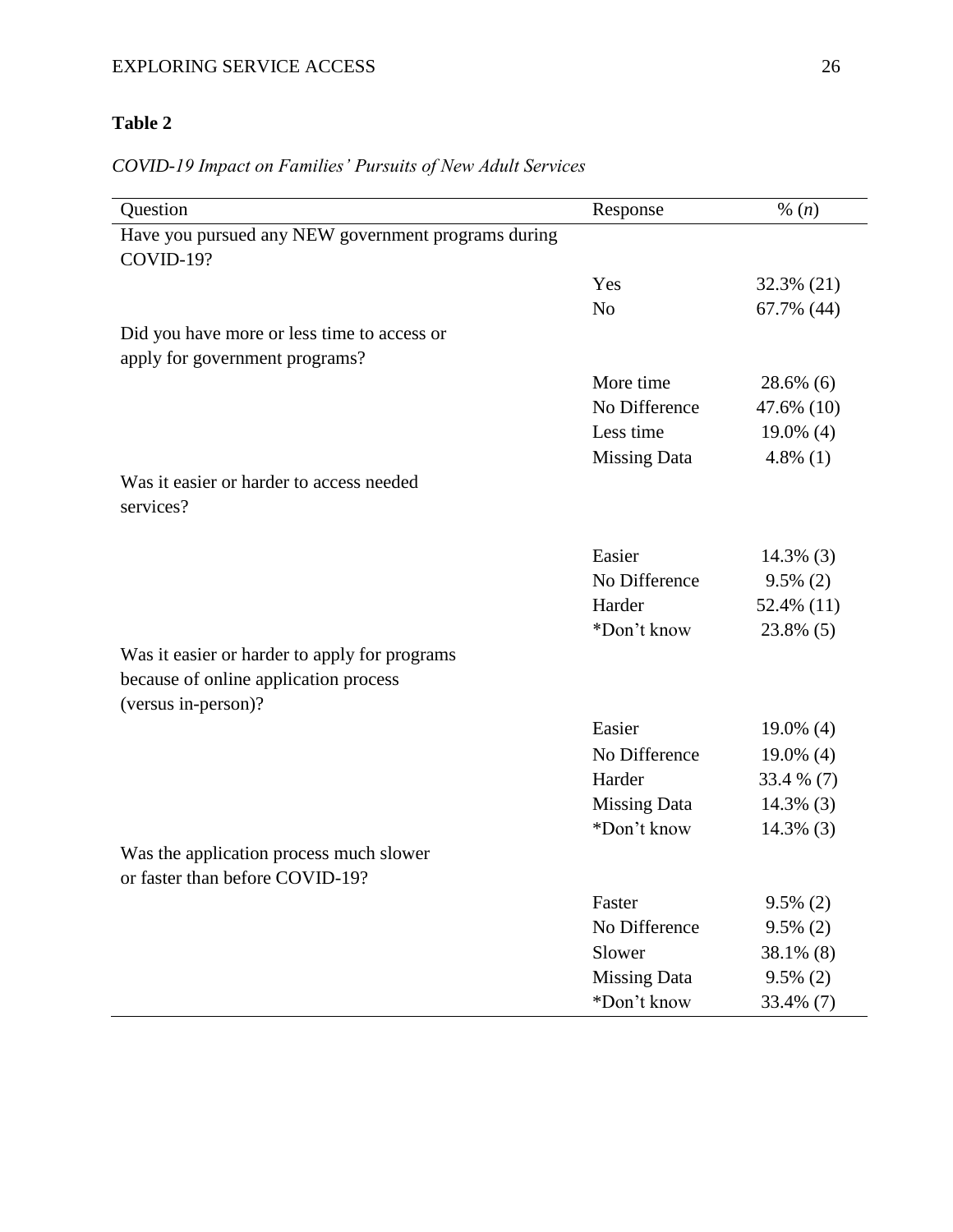### EXPLORING SERVICE ACCESS 27

# **Table 3**

# *COVID Impact on Families' Receive of Current Services*

| Question                                       | Response            | % $(n)$      |
|------------------------------------------------|---------------------|--------------|
| Have you experienced any temporary service     |                     |              |
| suspension due to COVID-19?                    |                     |              |
|                                                | Yes                 | 36.9% (24)   |
|                                                | N <sub>o</sub>      | 56.9% (37)   |
|                                                | <b>Missing Data</b> | $6.2\%$ (4)  |
| who chose to change?                           |                     |              |
|                                                | Parent              | $20.8\%$ (5) |
|                                                | Provider            | 70.8% (17)   |
|                                                | Other               | $8.4\%$ (2)  |
| Were there any changes in the number of        |                     |              |
| service hours due to COVID-19?                 |                     |              |
|                                                | Yes                 | 35.4% (23)   |
|                                                | N <sub>o</sub>      | 63.1% $(41)$ |
|                                                | <b>Missing Data</b> | $1.5\%(1)$   |
| who chose to change?                           |                     |              |
|                                                | Parent              | 4.3% $(1)$   |
|                                                | Provider            | 95.7% (22)   |
| Have you experienced any challenges to         |                     |              |
| finding providers or services due to           |                     |              |
| COVID-19?                                      |                     |              |
|                                                | Yes                 | 29.2% (19)   |
|                                                | N <sub>o</sub>      | 64.6% (42)   |
|                                                | <b>Missing Data</b> | 4.6% $(3)$   |
|                                                | Don't know          | $1.6\%(1)$   |
| Have you experienced any service delivery      |                     |              |
| changes (e.g., telehealth, phone consultation, |                     |              |
| virtual service) due to COVID-19?              |                     |              |
|                                                | Yes                 | 76.9% (50)   |
|                                                | N <sub>o</sub>      | 23.1% (15)   |
| who chose to change?                           |                     |              |
|                                                | Parent              | $8.0\%$ (4)  |
|                                                | Provider            | 86.0% (43)   |
|                                                | Other               | $6.0\%$ (3)  |
| has it been easier or harder?                  |                     |              |
|                                                | Easier              | 24.0% (12)   |
|                                                | No Difference       | $12.0\%$ (6) |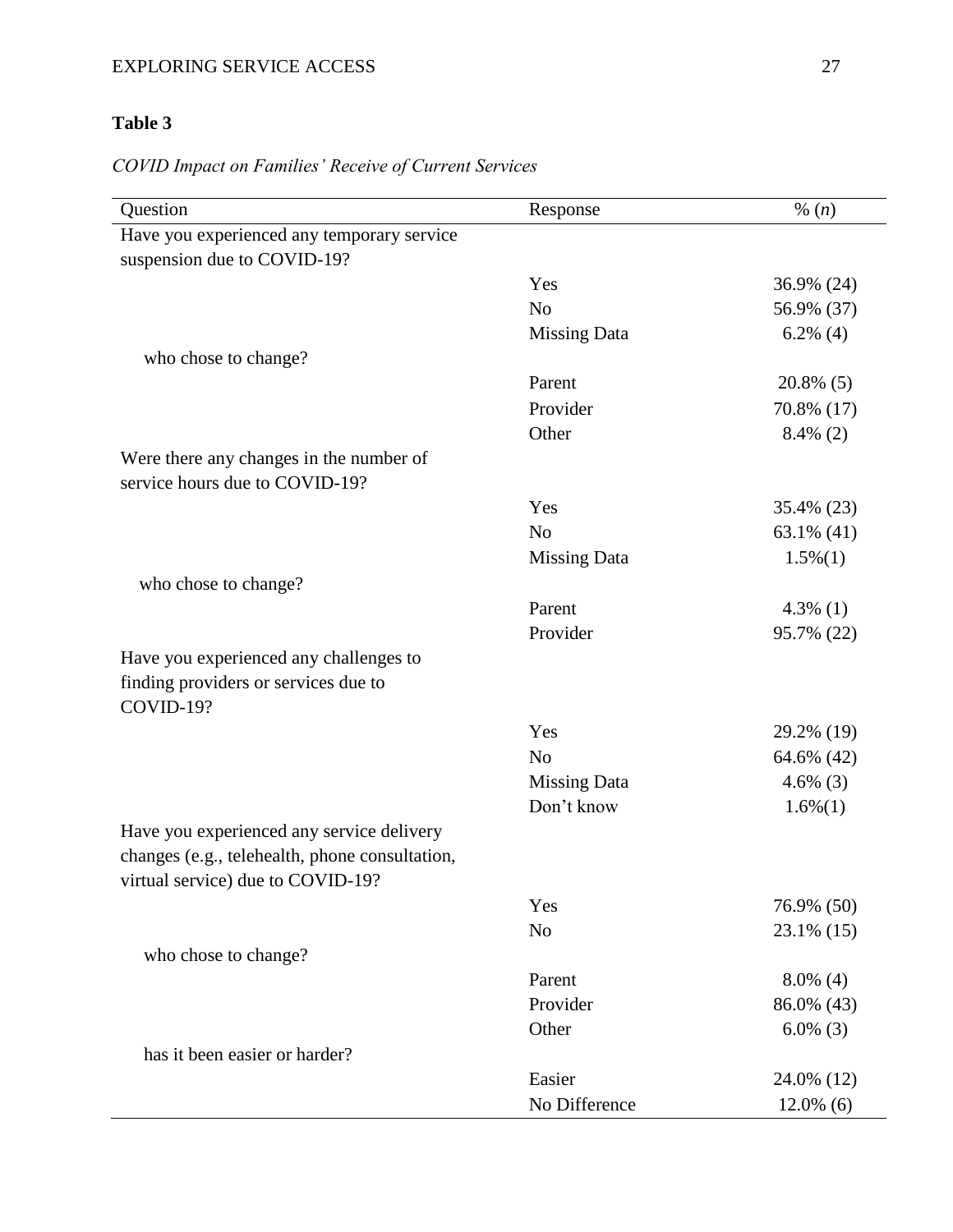|                                            | Harder              | 54.0% (27)    |
|--------------------------------------------|---------------------|---------------|
|                                            | <b>Missing Data</b> | $10.0\% (5)$  |
| Have you ever paid out of your pocket to   |                     |               |
| provide services for youth with ASD during |                     |               |
| COVID-19?                                  |                     |               |
|                                            | Yes                 | $46.2\%$ (30) |
|                                            | N <sub>o</sub>      | 53.8% (35)    |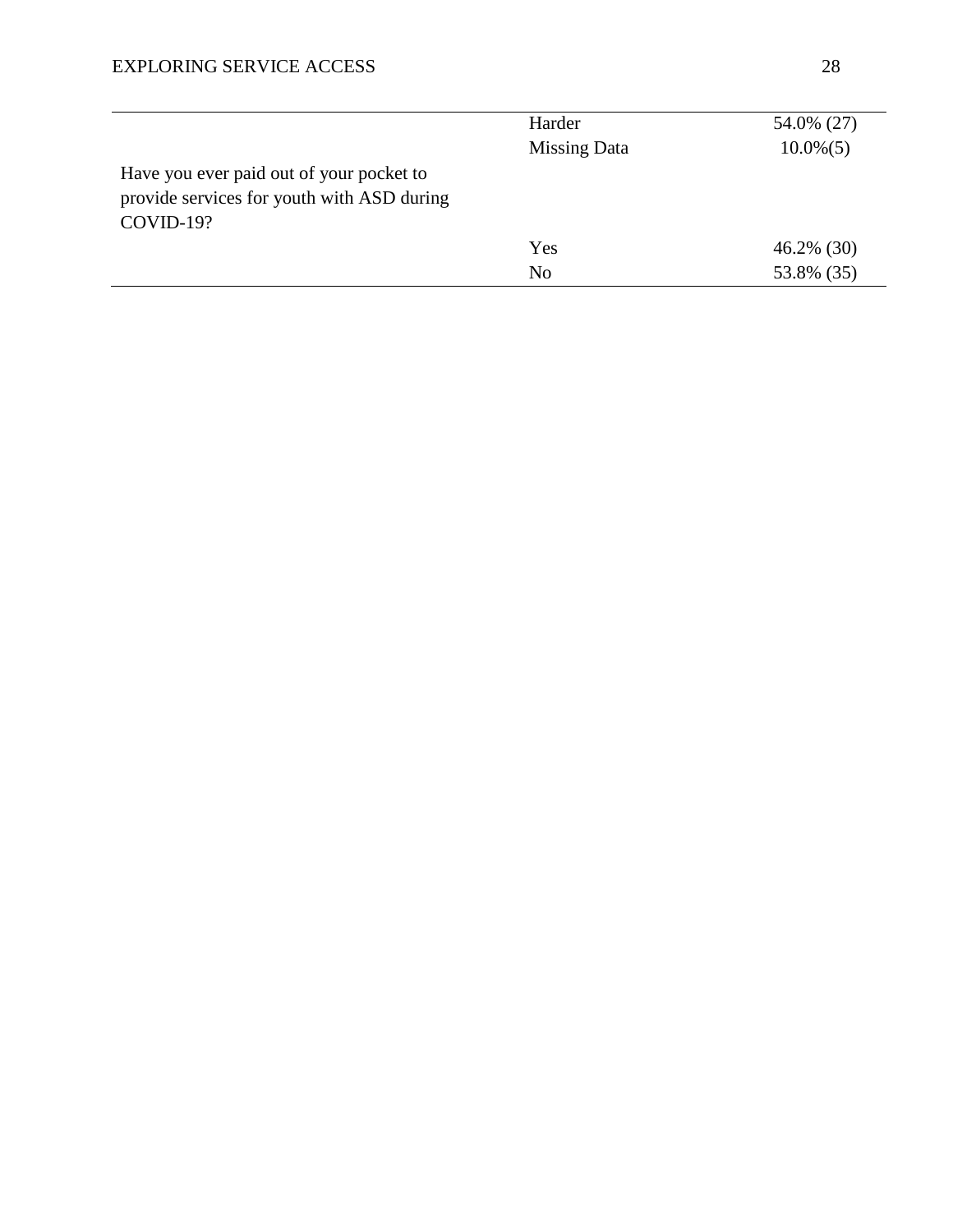### **Appendix A**

*Interview protocol*

**Ouestions** Have you pursued any NEW government programs we just asked you about (e.g., SSI, SSDI, Medicaid, VR, SNAP, SNT, Conservatorship/Guardianship) during COVID-19?

If yes…

Did you have more or less time to access or apply for government programs?

- Why did you have more / less time?

Was it easier or harder to access needed resources, information, or personnel to apply for government programs?

Were there changes to your young adult's eligibility for programs?

For which program(s) did youth's eligibility change?

Was it easier or harder to apply for programs because of online application process (versus in-person)?

- Why was it easier / harder?

Was the application process much slower OR faster than before COVID-19?

Were there changes in terms of whether agencies were accepting new applications?

Which agencies and what changes?

Has COVID-19 impacted - in any way - your plans for which government programs you will pursue for your son or daughter and/or your timeline for pursuing programs?

If so, what was the impact?

Has COVID-19 impacted your ability to maintain the government programs (e.g., SSI, vocational rehabilitation, etc.) that support your son/daughter?

- How so?

DIRECT SERVICES: Have you received any new services due to COVID-19?

- which services?
- Have you experienced any temporary service suspension due to COVID-19? which services?